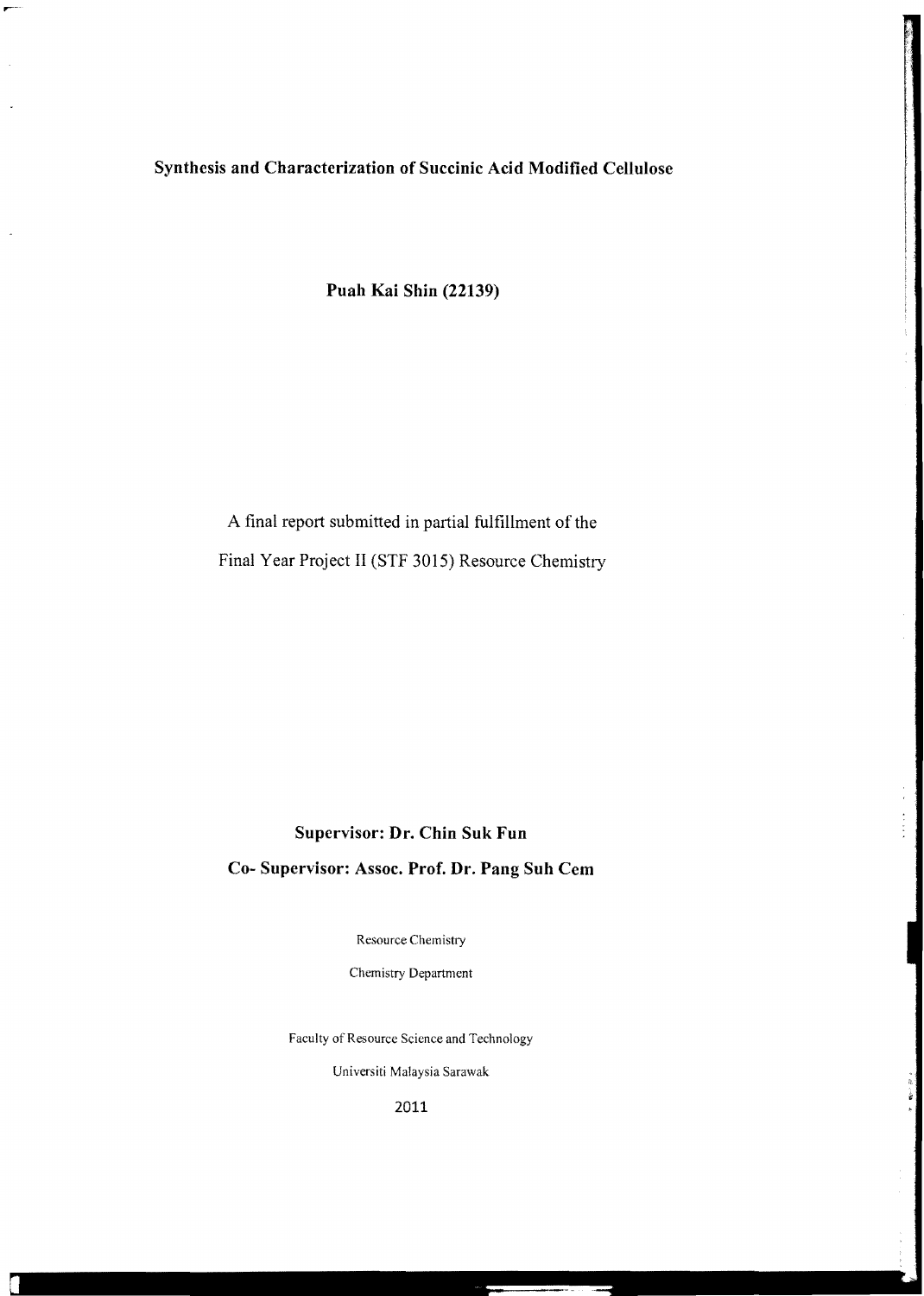#### **Acknowledgment**

I offer my sincerest gratitude to everyone who had been help and support all the way to my Final Year Project. I am heartily thankful to my supervisor, Dr. Chin Suk Fun and Co-supervisor Associate Professor Dr. Pang Suh Cern, who has supervised me throughout my thesis with their patience and knowledge. Furthermore, they have support and guided me from the initial to the final level enabled me to develop an understanding of the subject.

Then, I am very grateful to postgraduate student Ms Tay, Ms Fiona and Ms Arresa for their helping and kindness in advising my works. Moreover, I would like to thank everyone who have assisted me along my Final Year Project such as staffs of Faculty of Resource Science and Technology especially science officer Madam Ting Woei.

Lastly, I would like to show my gratitude to my family members particularly my grandmother and my parents for supporting me throughout all my studies at UNIMAS. My sincere thanks also go to my friends for their caring and encourages along my studies period. Finally, it is a pleasure to thank those who made this thesis possible to complete.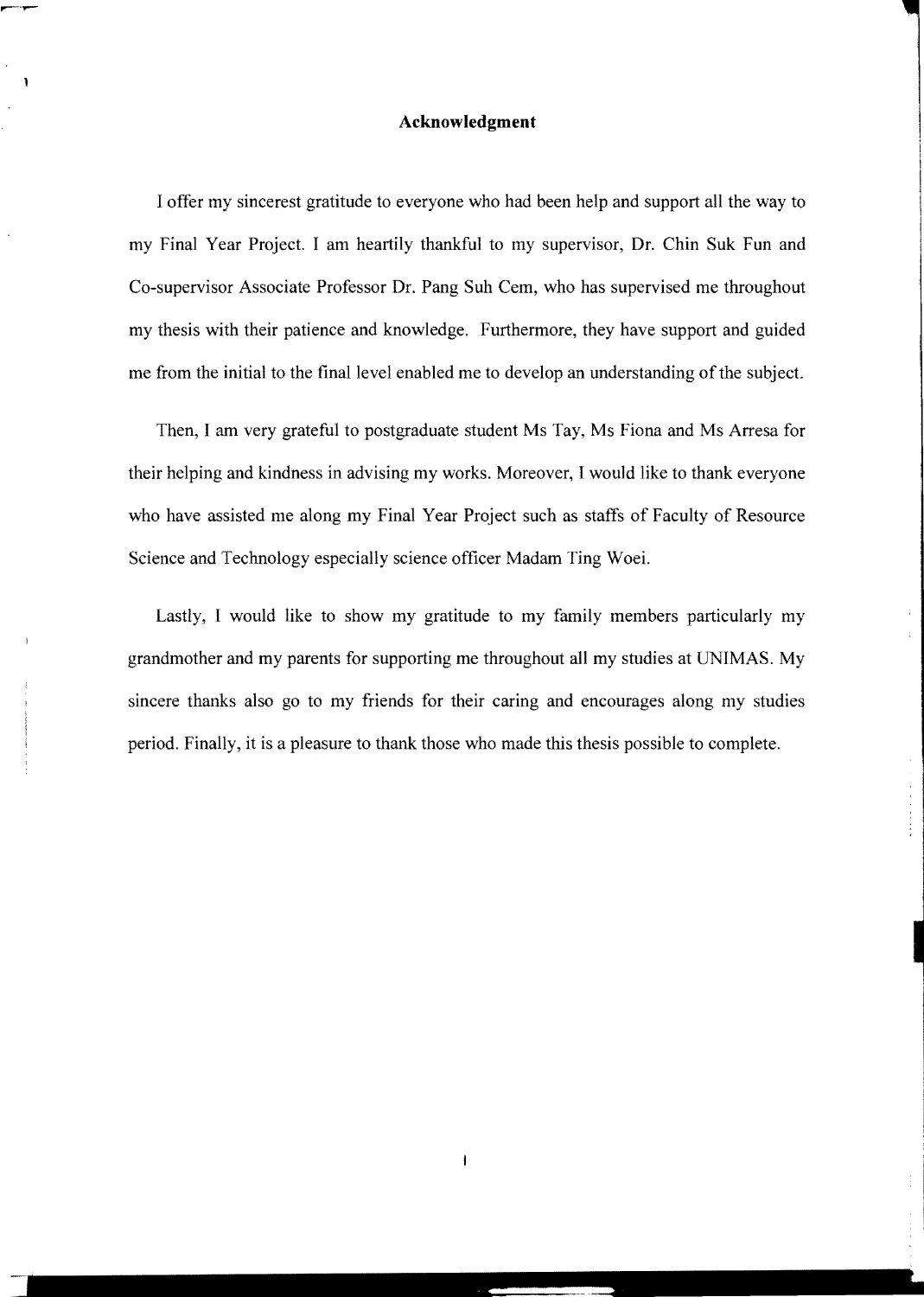# TABLE OF CONTENT

|     |                        |                                                                           | Page           |
|-----|------------------------|---------------------------------------------------------------------------|----------------|
|     |                        | <b>ACKNOWLEDGEMENT</b>                                                    | 1              |
|     | <b>DECLARATION</b>     |                                                                           | $_{\rm II}$    |
|     |                        | <b>TABLE OF CONTENTS</b>                                                  | III            |
|     |                        | <b>LIST OF ABBREVIATIONS</b>                                              | V              |
|     | <b>LIST OF TABLE</b>   |                                                                           | VI             |
|     | <b>LIST OF FIGURES</b> |                                                                           | <b>VII</b>     |
|     |                        | <b>LIST OF FLOW CHART</b>                                                 | IX             |
|     | <b>ABSTRACT</b>        |                                                                           | 1              |
|     |                        | <b>CHAPTER ONE INTRODUCTION</b>                                           | $\overline{2}$ |
|     |                        | <b>CHAPTER TWO LITERATURE REVIEW</b>                                      | 5              |
|     |                        | <b>CHAPTER THREE MATERIAL AND METHODS</b>                                 | 10             |
| 3.1 | Materials              |                                                                           | 10             |
| 3.2 | Methods                |                                                                           | 10             |
|     | 3.2.1                  | Sample preparation and pre-treatment                                      | 10             |
|     | 3.2.2                  | Dissolution of pretreated facial cotton                                   | 11             |
|     | 3.2.3                  | Modification of cellulose with succinic acid                              | 11             |
|     |                        | 3.2.3.1 Modification of cellulose with succinic acid                      | 11             |
|     |                        | 3.2.3.2Effect of cellulose<br>modification<br>various<br>in<br>conditions | 12             |
|     |                        | 3.2.3.3 Precipitation of succinic acid modified cellulose                 | 12             |
| 3.3 |                        | Characterization parameters                                               | 13             |
|     | 3.3.1                  | Fourier Transform Infra-Red spectroscopy FTIR                             | 13             |
|     | 3.3.2                  | Determination of Degree Substitution                                      | 13             |
|     | 3.3.3                  | Dissolution of succinic acid modified cellulose                           | 14             |
|     | 3.3.4                  | Scanning Electron Microscopy (SEM)                                        | 14             |
| 3.4 |                        | Summary of methodology                                                    | 15             |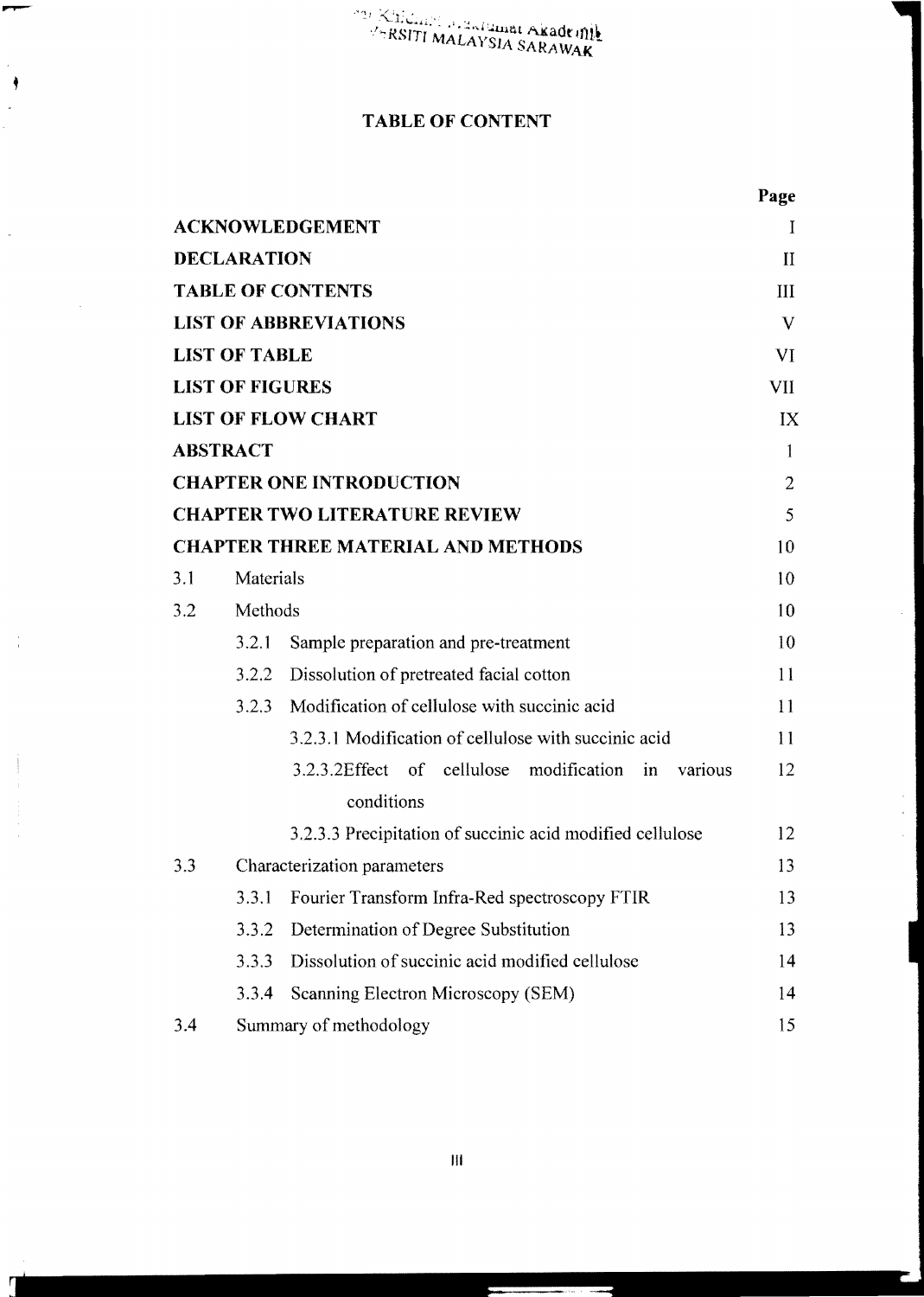|                 |                                              | <b>CHAPTER FOUR RESULTS AND DISCUSSION</b>        | 16 |
|-----------------|----------------------------------------------|---------------------------------------------------|----|
| 4.1             |                                              | Pretreatment of facial cotton                     | 16 |
|                 | 4.1.1                                        | Scanning Electron Microscopy (SEM)                | 17 |
| 4.2             |                                              | Dissolution of pretreated facial cotton           | 19 |
| 4.3             | Modification of cellulose with succinic acid |                                                   | 20 |
|                 | 4.3.1                                        | <b>Effect of Molar Ratios</b>                     | 21 |
|                 |                                              | 4.3.1.1 Fourier Transform Infar-Red Spectroscopy  |    |
|                 |                                              | (FTIR)                                            | 23 |
|                 |                                              | 4.3.1.2 Degree Substitution                       | 26 |
|                 |                                              | 4.3.1.3 Solubility                                | 27 |
|                 |                                              | 4.3.1.4 Scanning Electron Microscopy (SEM)        | 29 |
|                 | 4.3.2                                        | <b>Effect of Reaction Time</b>                    | 31 |
|                 |                                              | 4.3.2.1 Fourier Transform Infar-Red Spectroscopy  |    |
|                 |                                              | (FTIR)                                            | 32 |
|                 |                                              | 4.3.2.2 Degree Substitution                       | 35 |
|                 |                                              | 4.3.2.3 Solubility                                | 36 |
|                 |                                              | 4.3.2.4 Scanning Electron Microscopy (SEM)        | 37 |
|                 | 4.3.3                                        | <b>Effect of Amount of Cellulose</b>              | 39 |
|                 |                                              | 4.3.3.1 Fourier Transform Infar-Red Spectroscopy  |    |
|                 |                                              | (FTIR)                                            | 40 |
|                 |                                              | 4.3.3.2 Degree Substitution                       | 43 |
|                 |                                              | 4.3.3.3 Solubility                                | 44 |
|                 |                                              | 4.3.3.4 Scanning Electron Microscopy (SEM)        | 46 |
|                 |                                              | <b>CHAPTER FIVE CONCLUSION AND RECOMMENDATION</b> | 48 |
|                 | <b>REFERENCES</b>                            |                                                   | 49 |
| <b>APPENDIX</b> |                                              |                                                   | 53 |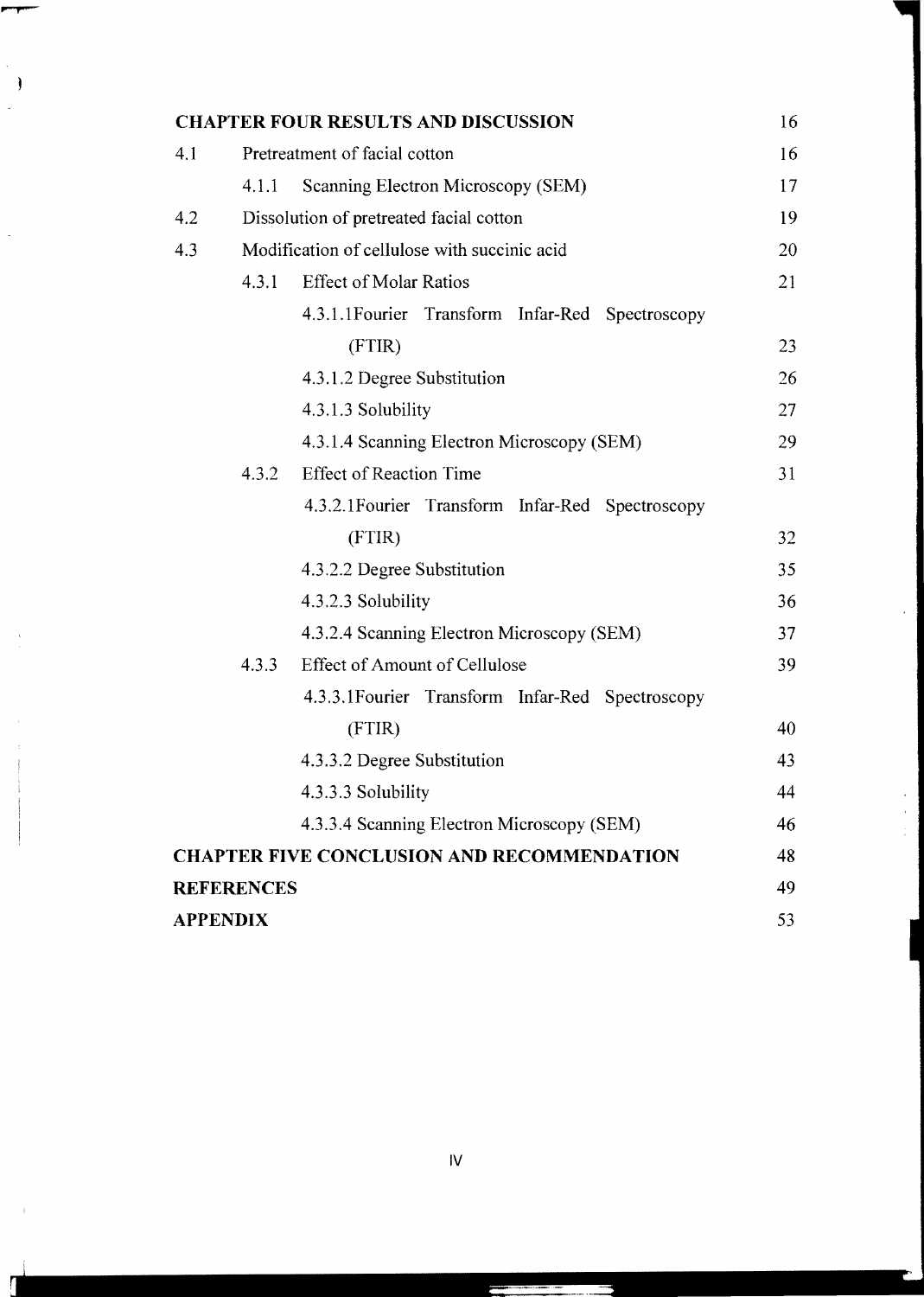### **LIST OF ABBREVIATIONS**

<sup>1</sup>H NMR: Hydrogen Nuclear Magnetic Resonance <sup>13</sup>C NMR: Carbon 13 Nuclear Magnetic Resonance Brij 35: Polyoxyethylene Lauryl Ether CHN: Carbon, Hydrogen and Nitrogen elemental CTAB: Cetyl Trimethyl Ammonium Bromide DMAP: 4-Dimethylaminopyridine FTIR: Fourier Transform Infra-Red HPAEC-PAD: High Performance Anion-Exchange Chromatography with Pulsed Amperometric Detection HPSEC: High Performance Size-Chromatography HCl: Hydrochloric Acid KBr: Potassium Bromide NaOH: Sodium Hydroxide RI: Refractive Index detection SEM: Scanning Electron Microscopy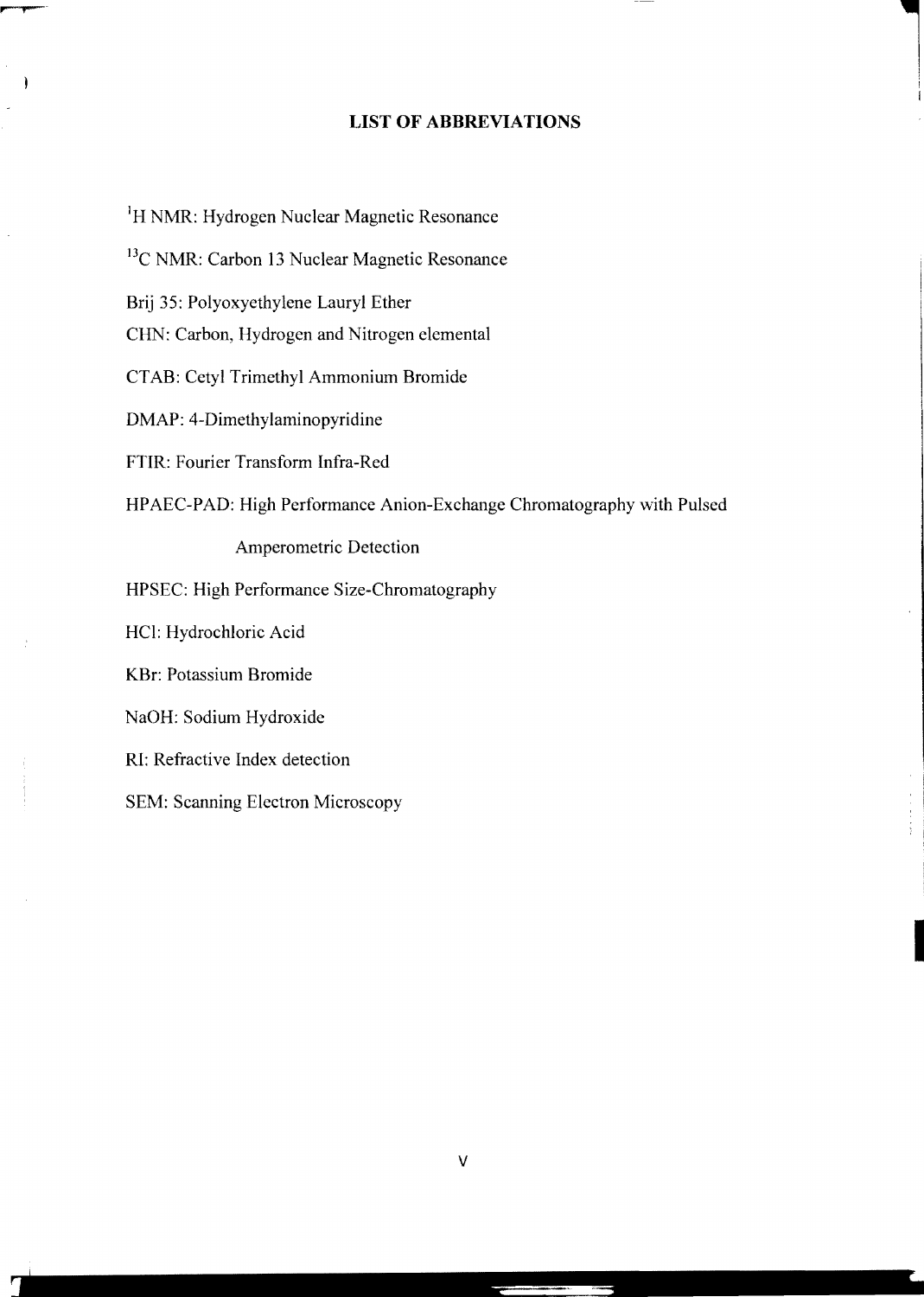# **LIST OF TABLE**

|          |                                                                         | Page |
|----------|-------------------------------------------------------------------------|------|
| Table 1: | Different weight of pretreated facial cotton in NTU solvent system      | 20   |
| Table 2: | Effect of different molar ratio of succinic acid modified 0.5g          |      |
|          | cellulose                                                               | 22   |
| Table 3: | Characteristic<br>Absorption Peaks of Native<br>Cellulose<br>before     |      |
|          | Modification                                                            | 24   |
| Table 4: | Characteristic Absorption Peaks of Cellulose Modified at Different      |      |
|          | <b>Molar Ratios</b>                                                     | 24   |
| Table 5: | Total solubility of native cellulose before modification                | 27   |
| Table 6: | Effect of succinic acid modified cellulose in different duration        | 32   |
| Table 7: | Characteristic Absorption Peaks of Succinic Acid Modified 0.5g of       |      |
|          | Cellulose in 1:3 Molar Ratios for Different Reaction Time               | 33   |
| Table 8: | Effect of different amount of cellulose in modified by succinic acid in |      |
|          | 8 hours                                                                 | 39   |
| Table 9: | Characteristic Absorption Peaks of Succinic Acid Modified Cellulose     |      |
|          | in 1:3 Molar Ratios at 8 hours for Different Amount of Cellulose        | 41   |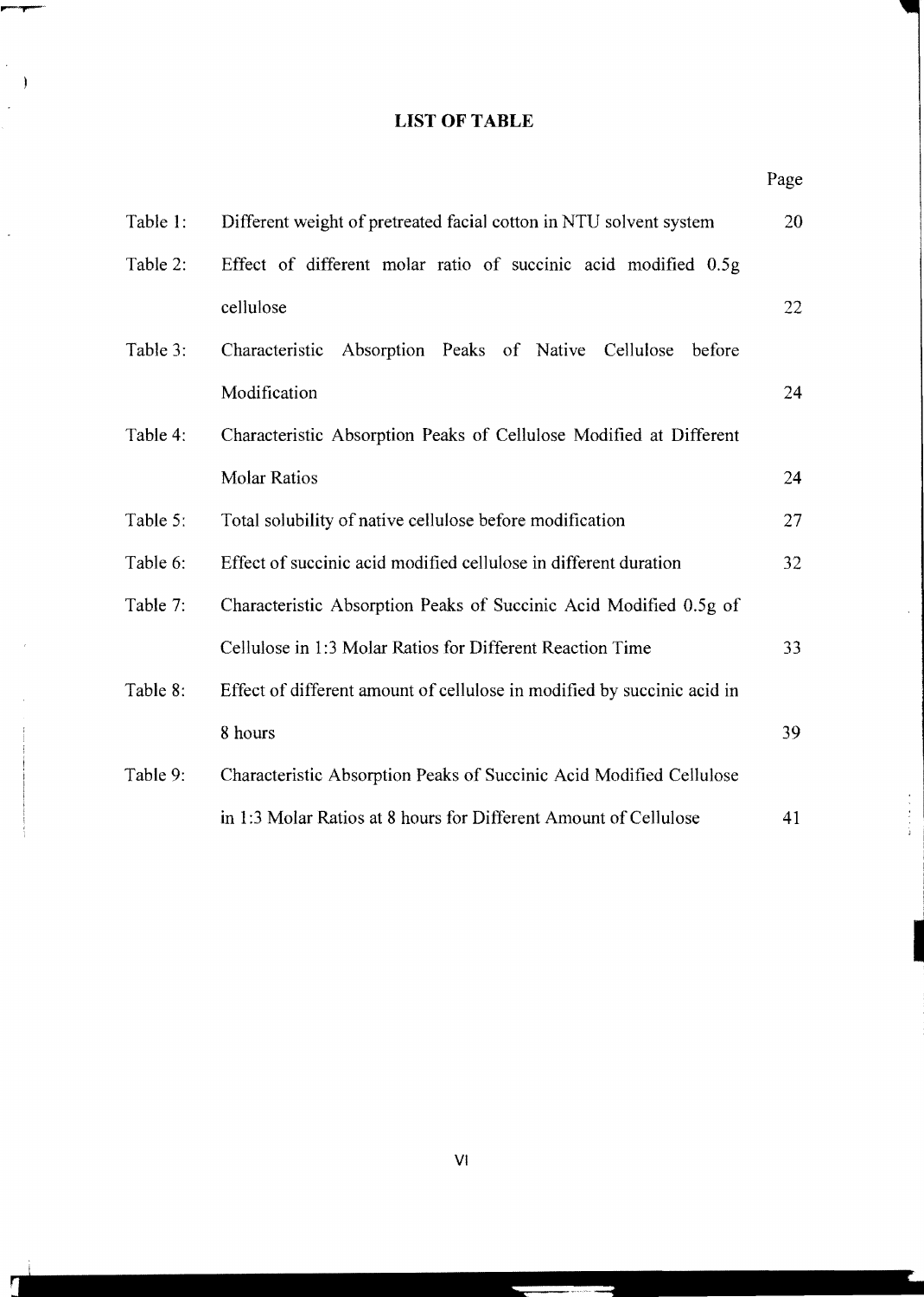# **LIST OF FIGURES**

# Page

| Figure 1:  | Molecular structure of succinic acid and cellulose                       | $\overline{4}$ |
|------------|--------------------------------------------------------------------------|----------------|
| Figure 2:  | Schematic reaction of cellulose with sodium hydroxide (NaOH)             | $\tau$         |
| Figure 3:  | Schematic of succinic acid modified cellulose                            | 12             |
| Figure 4:  | SEM micrographs of raw cellulose A) 3,000X and B) 10,000X                | 17             |
| Figure 5:  | SEM micrographs of facial cotton A) before pretreatment and              |                |
|            | B) after pretreatment                                                    | 18             |
| Figure 6:  | SEM micrographs of facial cotton A) before pretreatment and              |                |
|            | B) after pretreatment                                                    | 18             |
| Figure 7:  | Catalytic reaction between cellulose unit and sodium hydroxide           | 21             |
| Figure 8:  | Esterification reaction between catalyzed cellulose with succinic acid   | 21             |
| Figure 9:  | Succinic acid modified 0.5g of cellulose in different molar ratios       | 25             |
| Figure 10: | The relationship between degree substitution values of succinic acid     |                |
|            | modified cellulose with different molar ratios for cellulose with        |                |
|            | succinic acid                                                            | 26             |
| Figure 11: | The relationship between solubility of succinic acid modified            |                |
|            | cellulose with different molar ratios for cellulose with succinic acid   | 28             |
|            | Figure 12: The relationship between solubility of succinic acid modified |                |
|            | cellulose in various molar ratios with degree substitution               | 29             |
| Figure 13: | SEM micrographs of succinic acid modified cellulose from i) 1:1          |                |
|            | ii) 1:2 iii) 1:3 iv) 1:4 and v) 1:5 molar ratios                         | 30             |
| Figure 14: | Succinic acid modified 0.5g of cellulose in 1:3 molar ratios for         |                |
|            | different duration                                                       | 34             |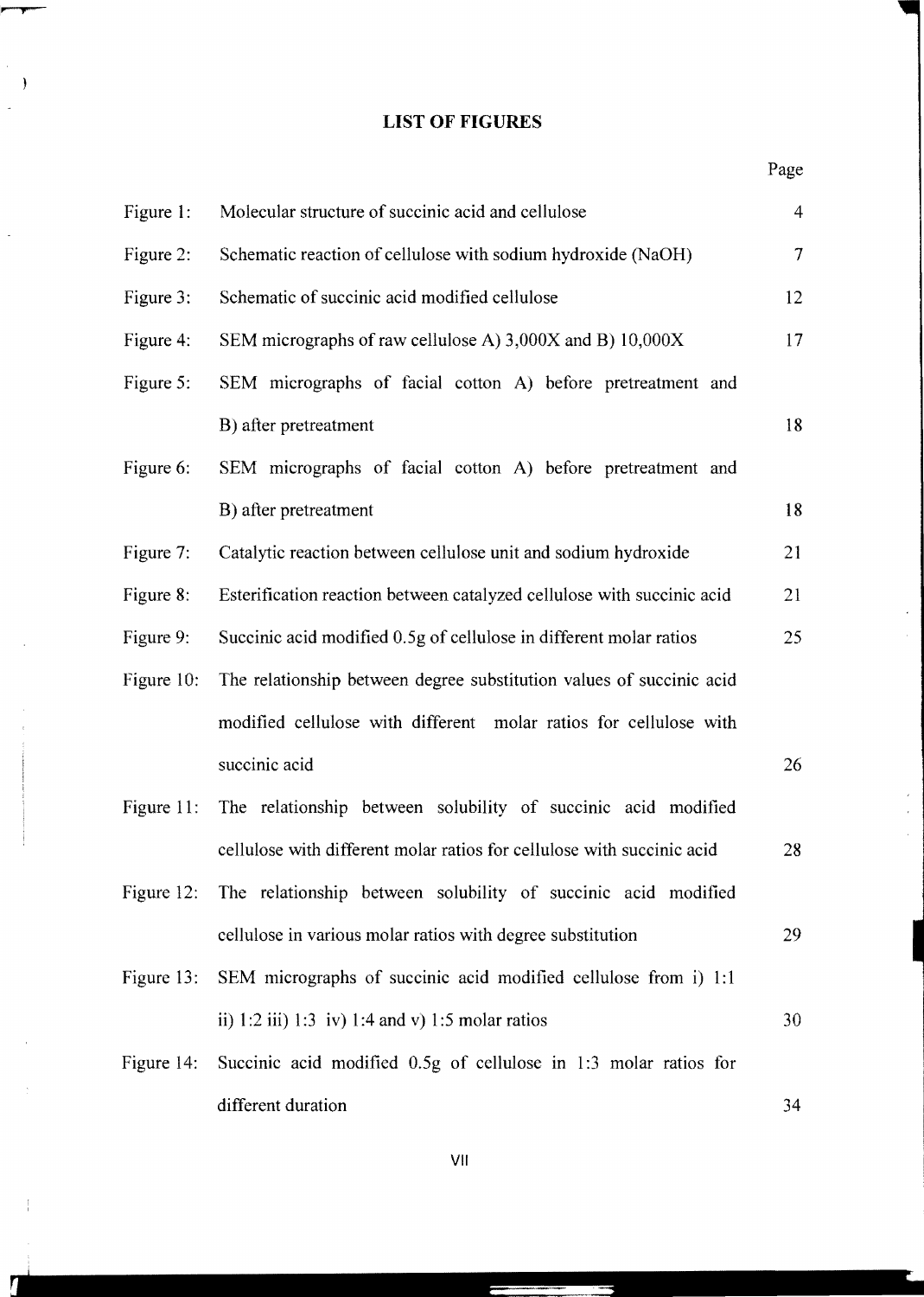|               | Figure 15: The relationship of degree substitution of succinic acid modified |    |
|---------------|------------------------------------------------------------------------------|----|
|               | cellulose at different reaction time                                         | 35 |
| Figure 16:    | The relationship of solubility of succinic acid modified cellulose at        |    |
|               | different reaction time                                                      | 36 |
| Figure 17:    | The relationship of solubility of succinic acid modified cellulose at        |    |
|               | different reaction time versus degree substitution                           | 37 |
| Figure 18:    | SEM micrographs of succinic acid modified 0.5g of cellulose for 1:3          |    |
|               | molar ratios from i) 6 hours ii) 8 hours iii) 10 hours and iv) 12 hours      |    |
|               | reaction time                                                                | 38 |
| Figure 19:    | Succinic acid modified 0.1g of cellulose in 1:3 different molar ratios       |    |
|               | for duration                                                                 | 42 |
| Figure $20$ : | The relationship between degree substitution values with succinic            |    |
|               | acid modified cellulose at different amount of cellulose                     | 44 |
| Figure 21:    | The relationship between solubility of succinic acid modified                |    |
|               | cellulose with different amount of cellulose                                 | 45 |
| Figure 22:    | The relationship of degree substitution value versus solubility of           |    |
|               | succinic acid modified cellulose for different amount of cellulose           | 45 |
| Figure 23:    | SEM micrographs of succinic acid modified with different amount of           |    |
|               | cellulose for 1:3 molar ratios at 8 hours reaction time from i) 0.01g        |    |
|               | ii) $0.05g$ iii) $0.1g$ iv) $0.5g$                                           | 46 |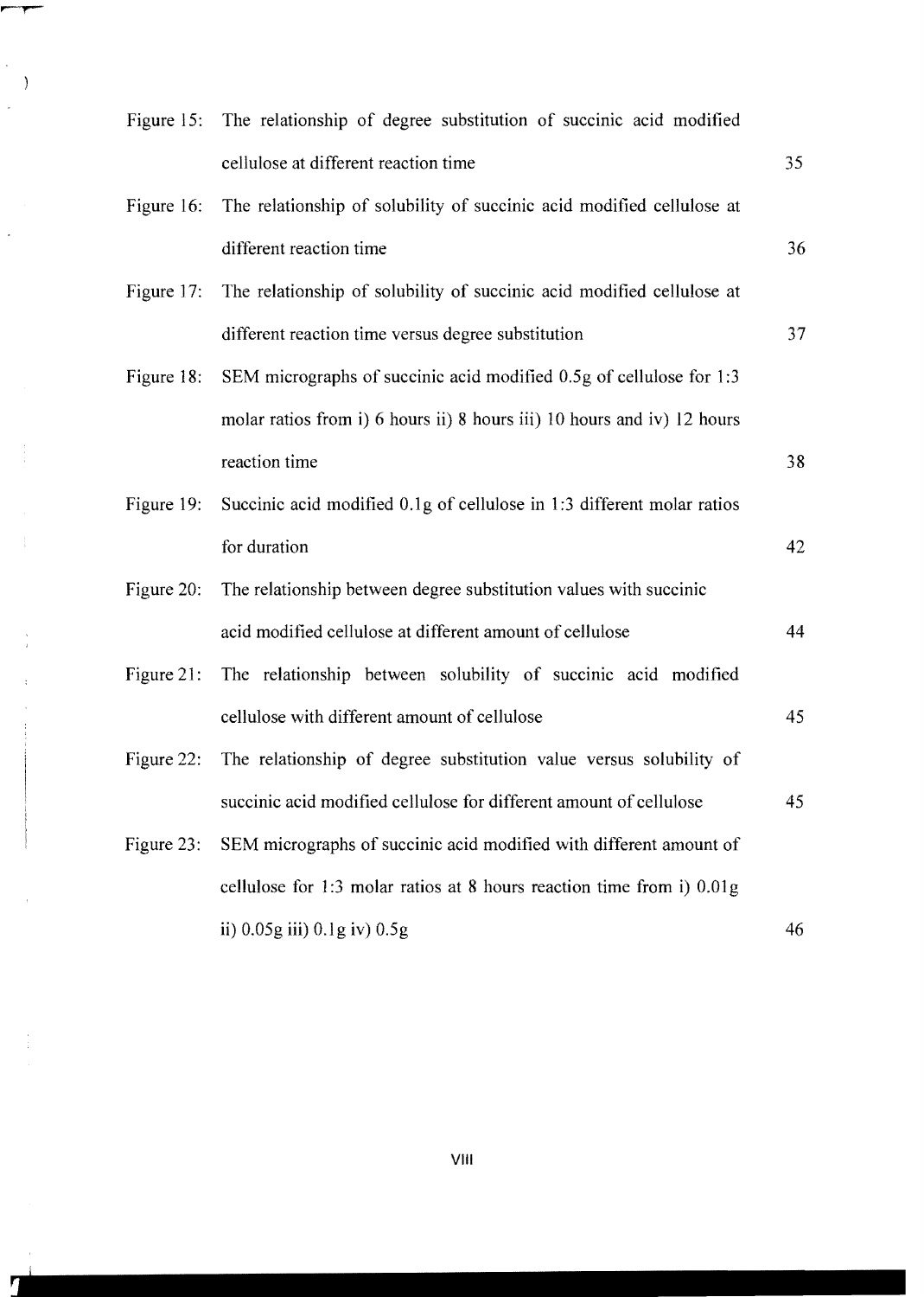# **LIST OF FLOW CHART**

|                                                                     | Page |
|---------------------------------------------------------------------|------|
| Flow chart 1: Synthesis process of succinic acid modified cellulose |      |

 $\overline{\phantom{a}}$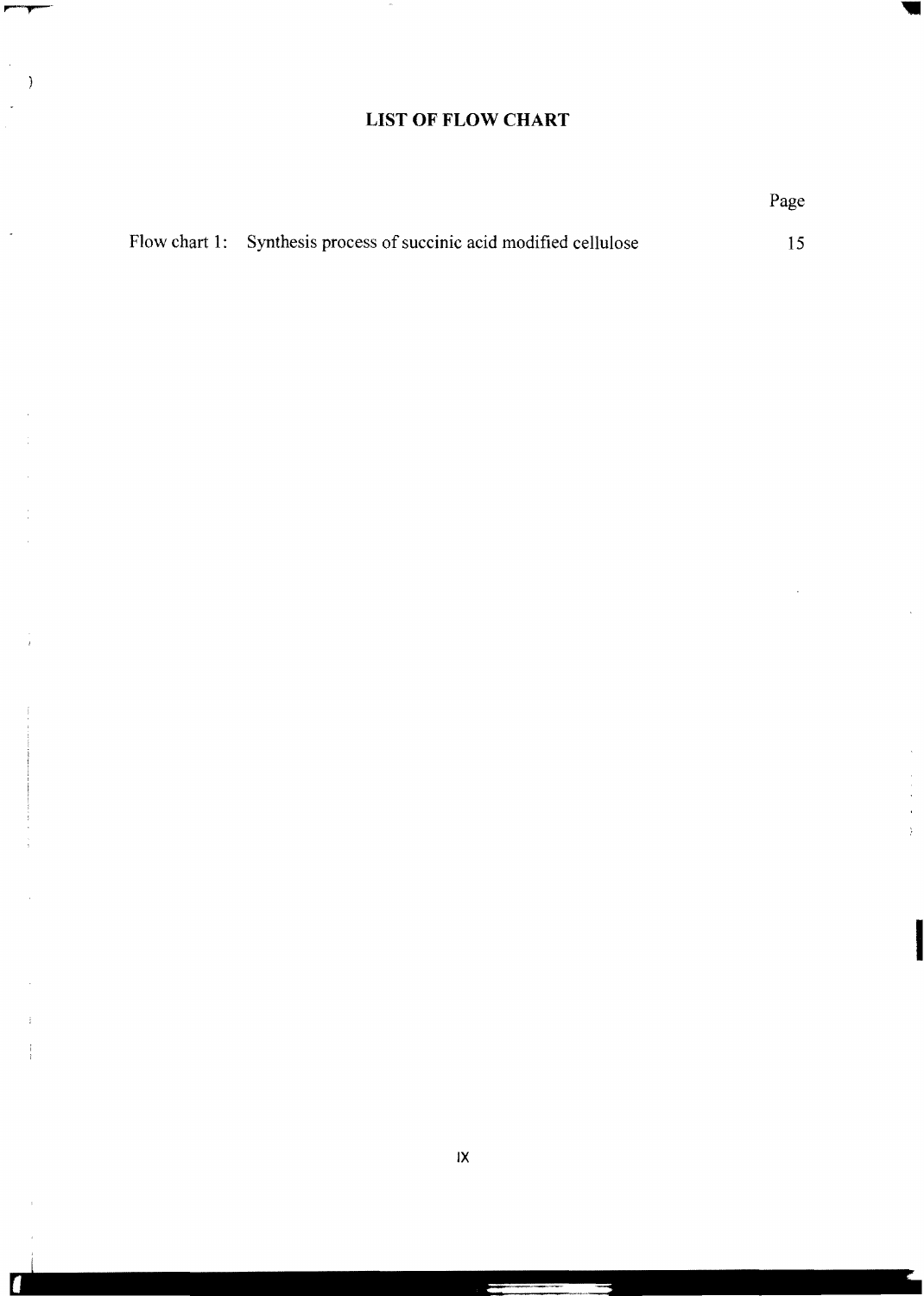### **Synthesis and characterization of succinic acid modified cellulose**

## **Puah Kai Shin**

Resource Chemistry

Faculty of Science and Technology

Universiti Malaysia Sarawak

# **ABSTRACT**

Cellulose is an organic component in plant cell which is insoluble in water. In this study, synthesis and modification of cellulose were carried out by dissolved it in aqueous solution. So far, some of the technology has been developed for dissolution of cellulose. There are many of the aqueous solvent can be used to dissolve cellulose before it modified by other functional group. Firstly, facial cottons were undergoes pretreatment process by ultrasonication and maceration to enhance their dissolution in NaOH/thiourea/urea (NTU) solvent system. The cellulose solutions prepared were then gone through modification process. Then, succinic acid was used to modify the cellulose in aqueous solution through esterification reaction by adding sodium hydroxide, NaOH as catalyst. Modification of succinic acid is important to produce water soluble succinic acid modified cellulose and effects of modification process in various synthesis conditions were investigated. Subsequently, nanoprecipitation technique was applied to precipitate succinic acid modified cellulose. Physical and chemical properties of succinic acid modified cellulose were identified and characterized. The functional group of native cellulose and succinic acid modified cellulose were determined by Fourier Transformed Infra-Red Spectroscopy (FTIR). Finally, Scanning Electron Microscopy (SEM) was used to examine the morphology of the native cellulose and succinic acid modified cellulose.

Keywords: cellulose, dissolution, modification, effect, morphology.

### **ABSTRAK**

Selulosa merupakan salah satu komponen organik dalam sel tumbuhan yang didapati tidak larut dalam air. Dalam kajian ini, sintesis dan modifikasi selulosa dijalankan melalui pelarutan dalam larutan akues. Setakat ini, beberapa teknologi telah dibangunkan bagi pemelarutan selulosa. Terdapat banyak jenis akues pelarut yang boleh digunakan untuk melarutkan selulosa sebelumnya dimodifikasi oleh kumpulan berfungsi yang lain. Yang pertamanya, kapas muka mengalami proses prarawatan dengan ultrasonikasi dan maserasi untuk meningkatkan kecekapan pemelarutan dalam NaOH/thiourea/urea (NTU) sistem larutan. Larutan selulosa yang disediakan melalui proses modifikasi. Kemudian, asid suksinik digunakan untuk modifikasi selulosa akues larutan melalui tindak balas pengesteran dengan menambahkan NaOH sebagai pemangkin. Modifikasi bagi asid suksinik amat penting untuk menghasilkan asid suksinik modifikasi selulosa yang berlarut dalam air dan kesan bagi proses modifikasi dalam pelbagai sintesis kondisi telah dikaji. Selain itu, teknik nanopengendapan telah digunakan untuk pemendakkan asid suksinik memodifikasi selulosa. Sifatsifat fizikal dan kimia bagi asid suksinik modifikasi selulosa telah dikenal pasti dan menandai. Kumpulan berfungsi bagi selulosa asli dan asid suksinik modifikasi selulosa telah dikaji oleh spektroskopi Fourier-Transform Infar-red (FTIR). Akhirnya, mikroskop imbasan elektron (SEM) telah digunakan untuk mengkaji morfologi bagi selulosa asli dan asid suksinik modifikasi selulosa.

Kata kunci: selulosa, pemelarutan, modifikasi, kesan, morfologi.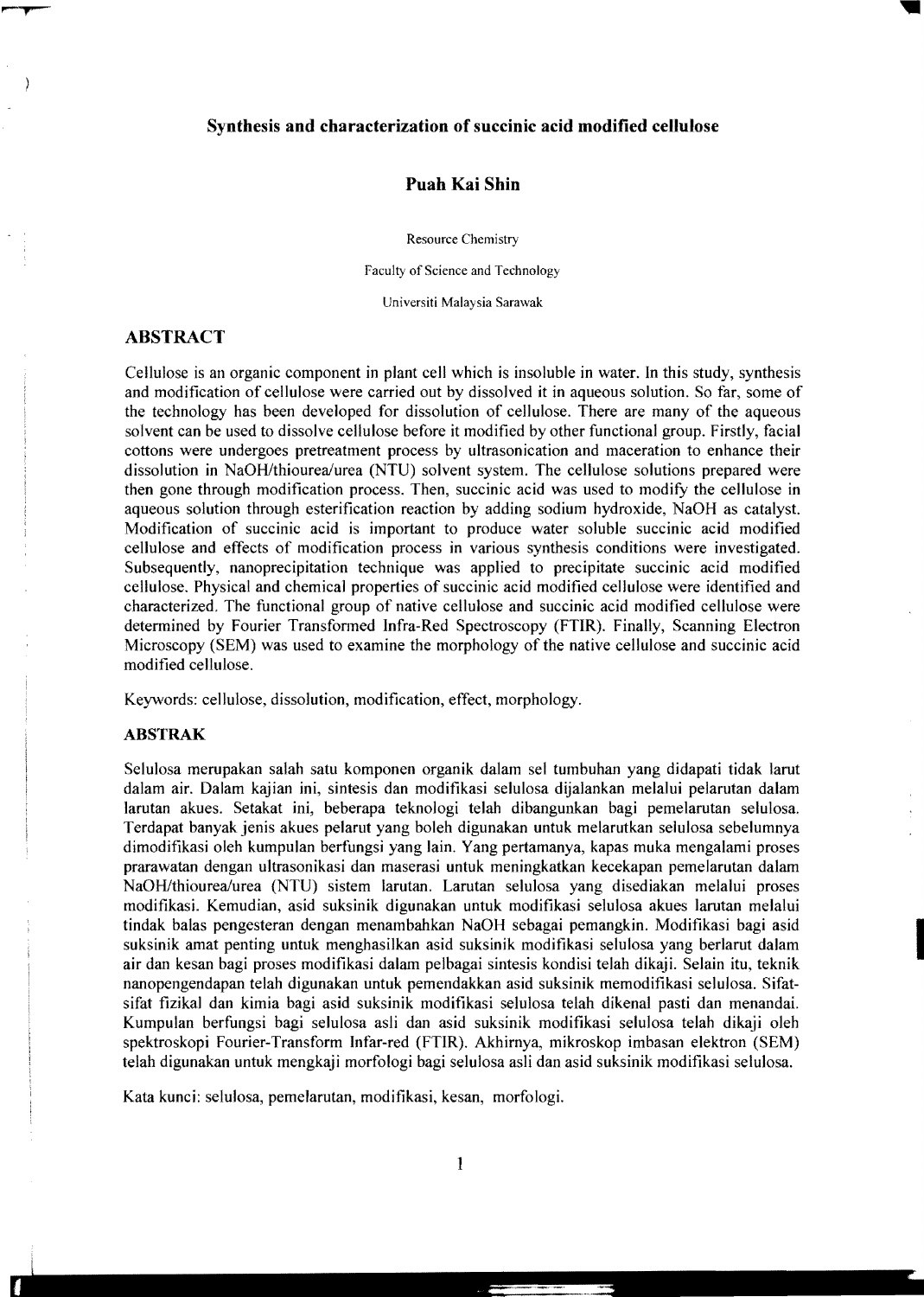#### CHAPTER ONE

#### **INTRODUCTION**

Cellulose is a very stable component in plant due to its formation of intra- and inter- molecular hydrogen bonding. It is insoluble and has a higher thermal stability. The properties of cellulose had been identified by various types of technique. In general, cellulose formed white powder with density about 1.5  $g/cm<sup>3</sup>$ . When the temperature reach melting point, it was decomposed and the general molecular formula is  $(C_6H_{10}O_6)_{n}$ (Liu, *et ai.,* 2006) with 20 to 30 repeating units. Each of the cellulose has two hydroxyl groups, one is known as reducing end and one is non-reducing end (Ying, 2008).

Succinic acid is a diprotic acid which also known as butanedioic acid (Silberberg, 2009). Normally, it can be found in plant and animal tissues. In human body, it plays an important role in Krebs cycle as an intermediary metabolism. Physical properties of succinic acid includes colorless crystalline solid, soluble in water, slightly dissolved in ethanol, acetone, ether and glycerine. It is insoluble in benzene, carbon tetrachloride, oil ether and so on (Leon *et* aI., 1990). Basically, succinic acid is applied in agriculture, food products, drug and other industrial uses. For example, it acts as flavoring agent for food and beverages, producing some of the heterocyclic compounds such as photographic chemicals, perfumes, intermediate for dyes and plasticizer. It also used in medication as cancer-curing, contraception, and medicines of sedative (Liu *et ai.,* 2006).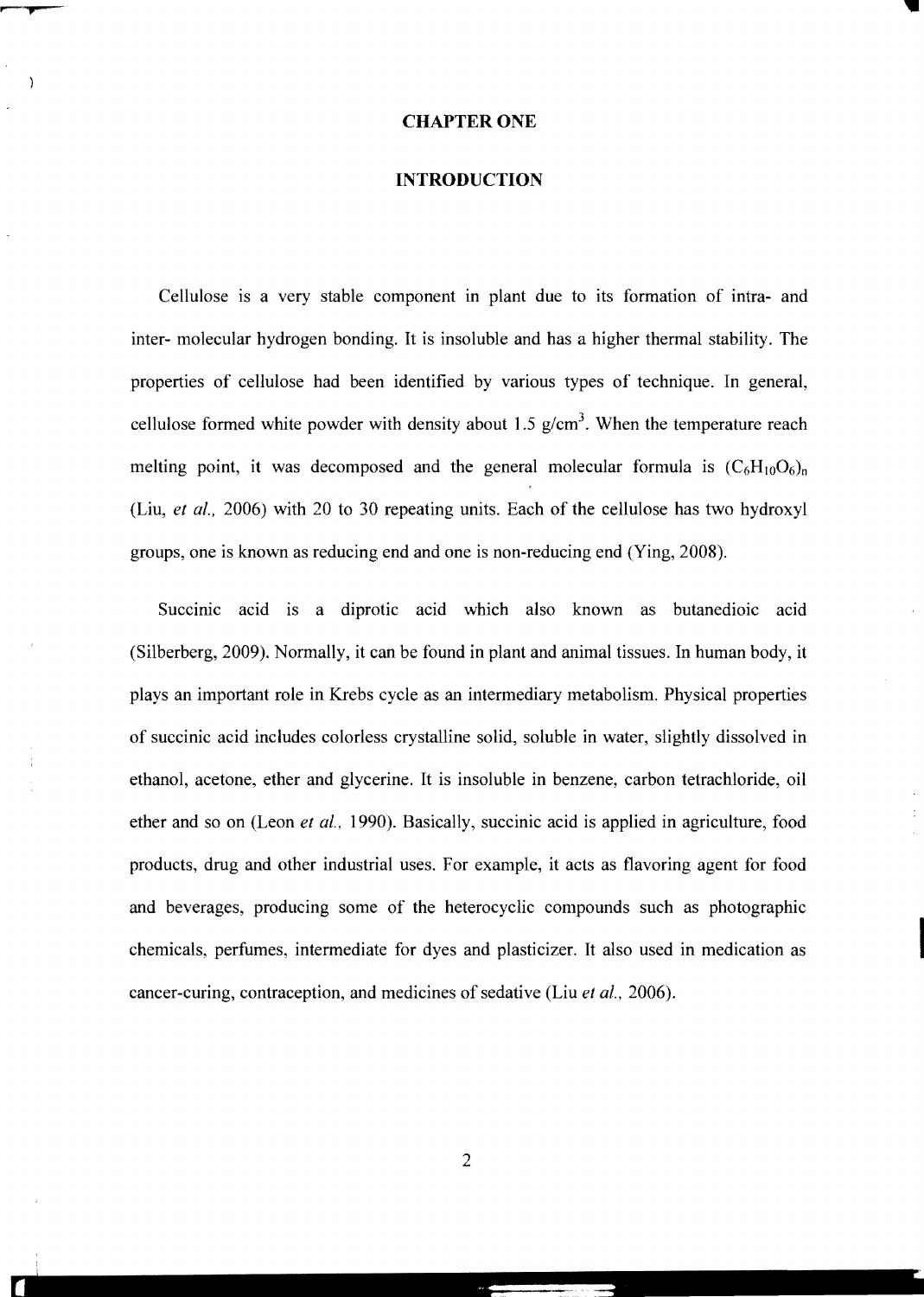Then, cellulose was extracted from its lignocelluloses materials, facial cotton, tissue papers or fabric materials. Facial cottons were used as cellulose material and dissolution of facial cotton by using NaOH/thiourea/urea (NTU) solvent system were recently reported by Jin, *et al.* (2007). Modification of cellulose was applied by using various types of chemical reaction. Before modified cellulose, it dissolves by derivatives solvent or nonderivatives solvent. Cellulose can only be soluble in water when it functionalized by other functional group such as dicarboxylic acid. So, succinic acid had been chose for cellulose modification by catalyze it with sodium hydroxide.

Succinic acid has been used to modify cellulose in order to produce a high viscosity aqueous solution (Ambler, 2007). According to the research, a derivative of water soluble cellulose ether had been produced by using succinic acid anhydride. The reaction conditions used were under neutral or acidic condition (Ambler, 2007). The water soluble cellulose ether applied as protective colloids or emulsifiers in suspension polymerization. On the other hand, modifications of succinic acid in produce water soluble cellulose have not been done under basic condition.

The main objective in this study is to prepare water soluble succinic acid modified cellulose. In order to modify cellulose, starting material used was cotton made fabric, facial cotton, cotton wool and paper due to the high contents of cellulose. Before modification, cellulose was dissolved in NaOH/thiourea/urea (NTU) solvent system. After modification, physical and chemical characteristics of succinic acid modified cellulose were characterized by Fourier Transform Infra-Red spectroscopy (FTIR), and Scanning Electron Microscopy (SEM).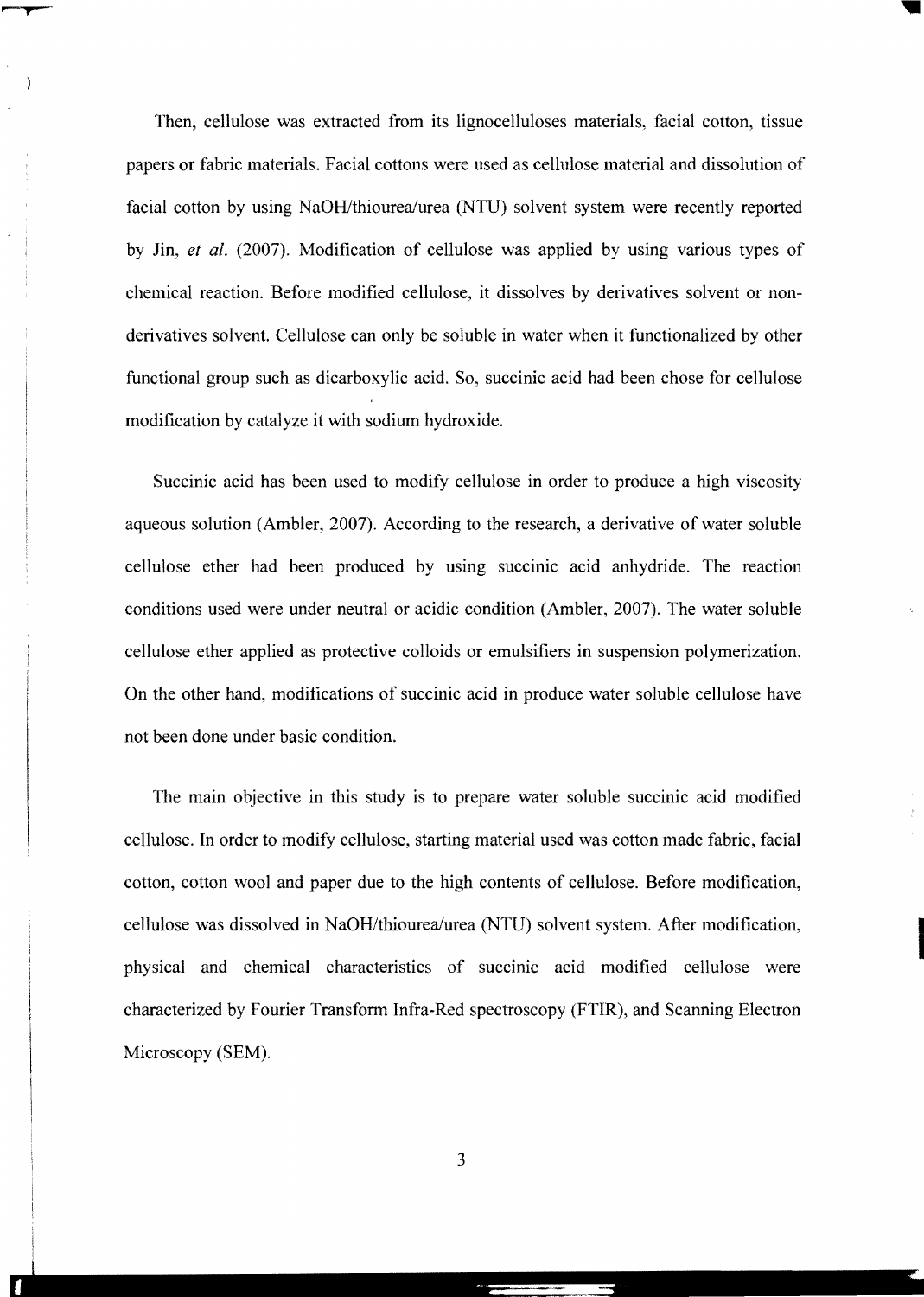

Figure 1: Molecular structure of succinic acid and cellulose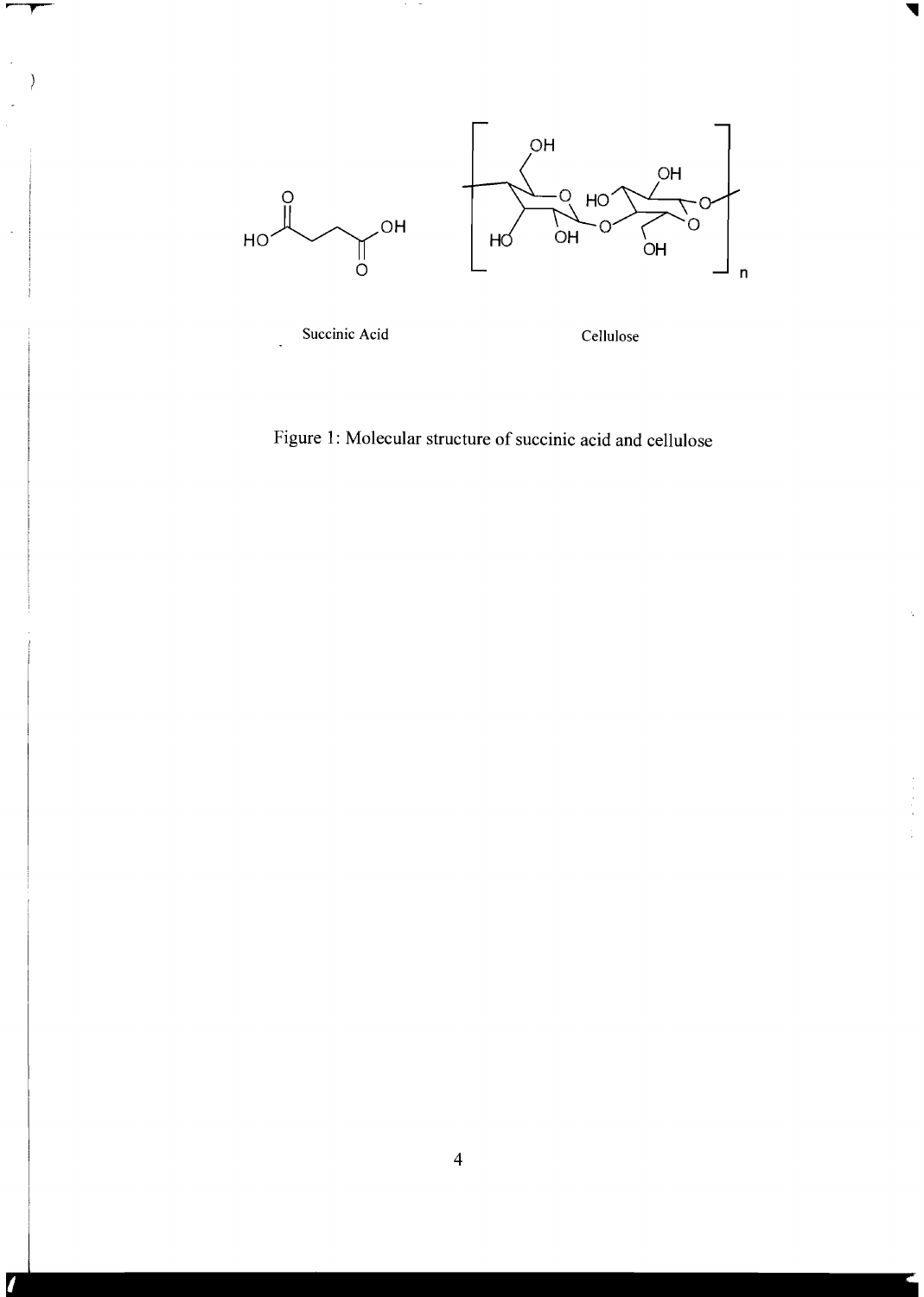#### CHAPTER TWO

#### LITERATURE REVIEW

Cellulose is a carbohydrate stored in plant cell which is formed by many repeating units of *B*  $(1\rightarrow 4)$  D-glucose (Nishiyama *et al.,* 2002). It is the most abundant renewable resource in the world. Cellulose is a principle structural of cell wall component in major plants. It characteristics are renewable, non toxic, modifiable, biodegradable and have high potential in excellent industrial material (Liu *et al.,* 2006). There are two types of cellulose which includes modified and unmodified cellulose. Generally, unmodified cellulose is insoluble in water and organic solvents. These properties are based on strong hydrogen bonding between straight chain cellulose molecules. So, solubility of native cellulose can be improved by modified derivatization (Edgar *et al., 2001).* 

There are several ways to modify cellulose and dissolution of cellulose. One of the techniques used for dissolution of cellulose was using *NaOH/thiourealurea* (NTU) solvent system. This was the most common way to prepare dissolved cellulose by breaking down strong hydrogen bonding among crystalline cellulose. The advantages of using this solvent system many due to the high efficiency in dissolve cellulose and prepare a more stable spinning solution (Jin and Gu, 2005). Furthermore, NTU solvent system can be easily establish inexpensive and less toxic compare with other dissolution techniques. The optimum dissolution of cellulose in NTU solvent system was by ratio 8:6.5:8. Based on previous studies, heterogeneous reaction is much more difficult to carry out compare to homogenous condition. The main purpose in dissolve of cellulose before modification was to homogenous the cellulose with succinic acid.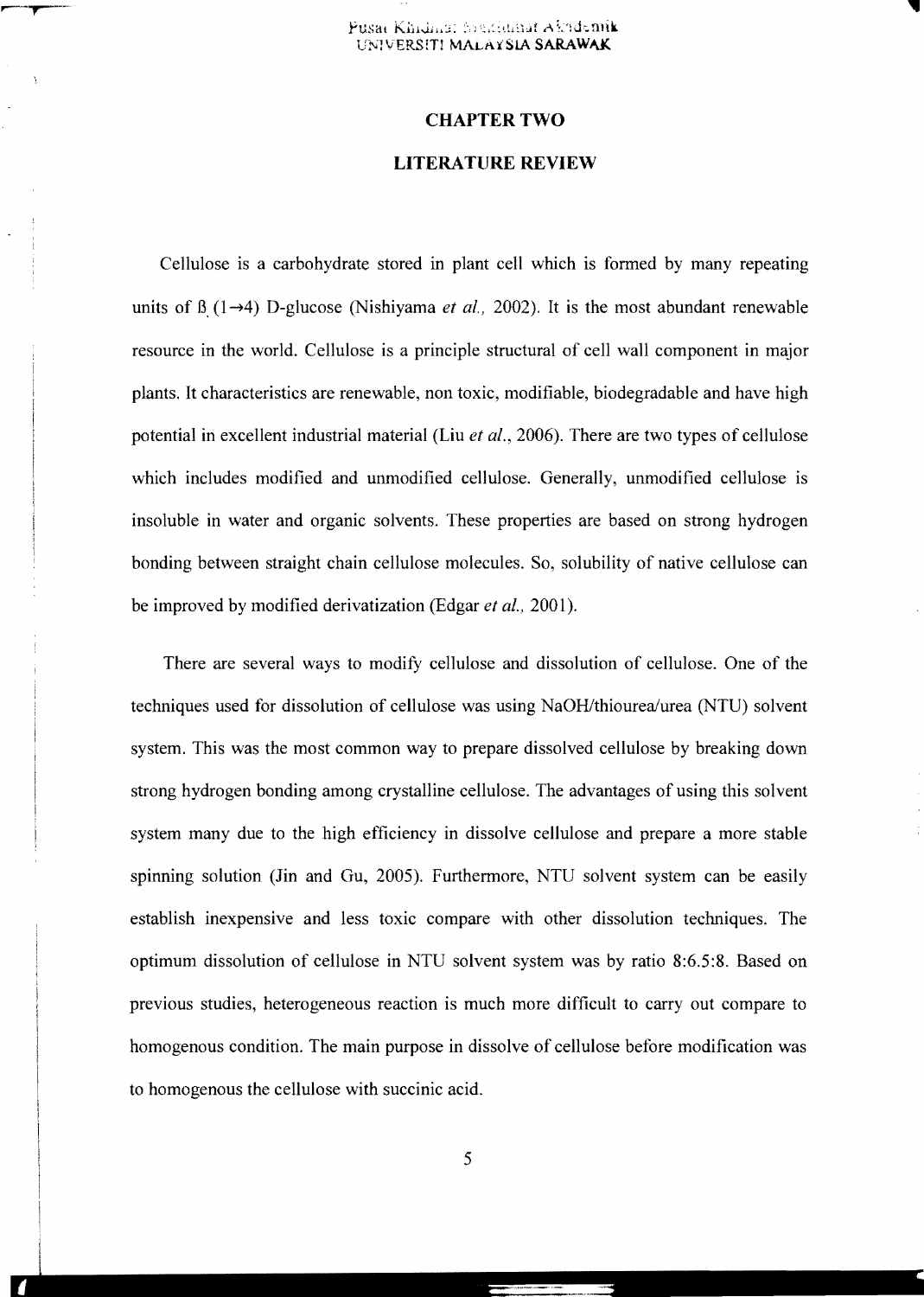Then, dissolution of cellulose with ionic liquids and its application had been done by Zhu (2006). According to Zhu (2006), ionic liquids which are environmental friendly solvent and bio-renewable feed-stocks had been used to determine the application and characterization. Therefore, cellulose extraction methods need to develop as green cellulose methods. This method made full used of cellulose resource and reduced energy and environmental problem. Researchers had proved that the dissolution of cellulose using ionic liquids is a new platform for 'green' cellulose utilization. Besides that, some of the above mentioned cellulose derivatives and it composites have good potential in industrial applications.

Moreover, modification of micro fibrillated cellulose through chemical surface modifications (Stenstad *et al.,* 2007). In that modification various organic and aqueous solvents such as succinic anhydride, glycidyl methacrylate and nitric acid had been used. Succinic acid had been chose to modify cellulose because it will functionalize the hydroxyl group in cellulose. The advantage of using succinic acid is because of the ability to complete recycling the hydrolysis acid in either Purdue or Arkenol approaches (Farone *et al., 1998).* 

Besides that, homogeneous modification of sugarcane bagasse cellulose with succinic anhydride was carried out using ionic liquid in which the ionic liquid will act as reaction medium (Liu *et al.,* 2006). This chemical modification involved temperature control, molar ratio of succinic acid anhydride or anhydroglucose units in cellulose and reaction time. Then, cellulose modification reaction can catalyze by acid or basic condition. For example 4-dimethylaminopyridine (DMAP), supercritical carbon dioxide (C02), glacial acetic acid, N,N- carbonyldiimidazole, and sodium hydroxide (Yoshimura et al., 2004; Gaelle et al., 2002; Yin *et al.,* 2006; Sabrine *et al.,* 2009; Sang *et al., 2004).*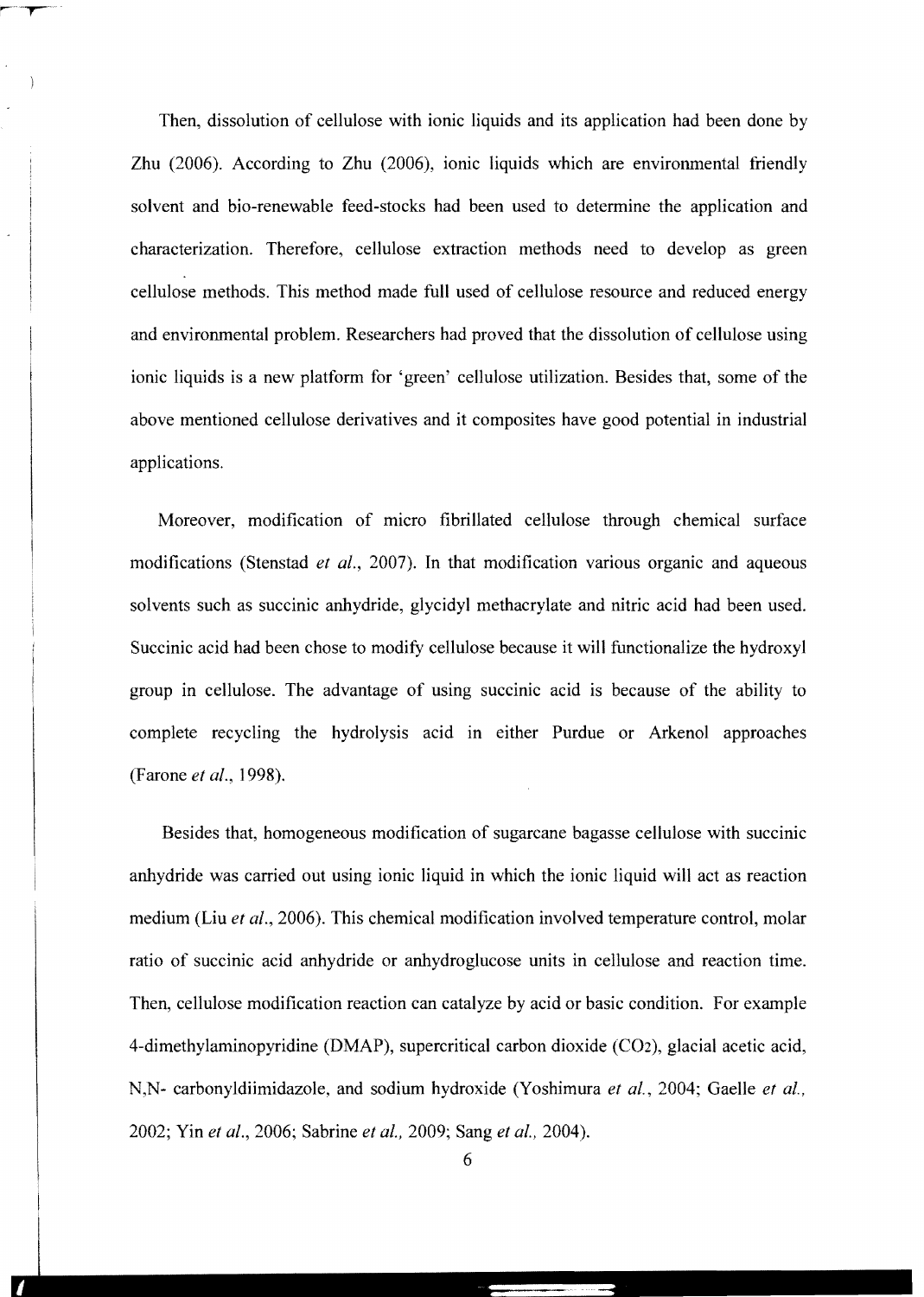

Figure 2: Schematic reaction of cellulose with sodium hydroxide (NaOH)

Nowadays, China have corporation for Institute of Process Engineering with China Academic and Sciences to produce an anti-bacterial fibers using cellulose composite technology. This process clearly takes place in the near future and brings a lot of benefits to human (Wang *et al.,* 2007). In previous study, cellulose can modify by succinic anhydride (SA) to produce novel biodegradable cellulose hydro gels in the presence of 4-dimethylaminopyridine (DMAP) in esterification process (Yoshimura *et al.,* 2004). This gelation is observed during the esterification process, and cellulose hydro gels obtain should not be cross linking. This mean the hydroxyl group of cellulose is partially form diester with SA

Hydrolysis of sulfuric acid had been done by introduced sulfate groups to nanocrystal surfaces permitting their dispersion in aqueous as well as organic media, including ethanol and N,N-dimethylformamide, in a matter of seconds (Liu *et al.,* 2009). Then, some of the characterization techniques had been used to investigate the result of modification cellulose such as Fourier Transform Infra-Red spectroscopy (FTIR) and Carbon Nuclear Magnetic Resonance spectroscopy  $\binom{13}{1}$ C NMR). The chemical modification will cause the decreasing of succinylated cellulose (Liu et al., 2009).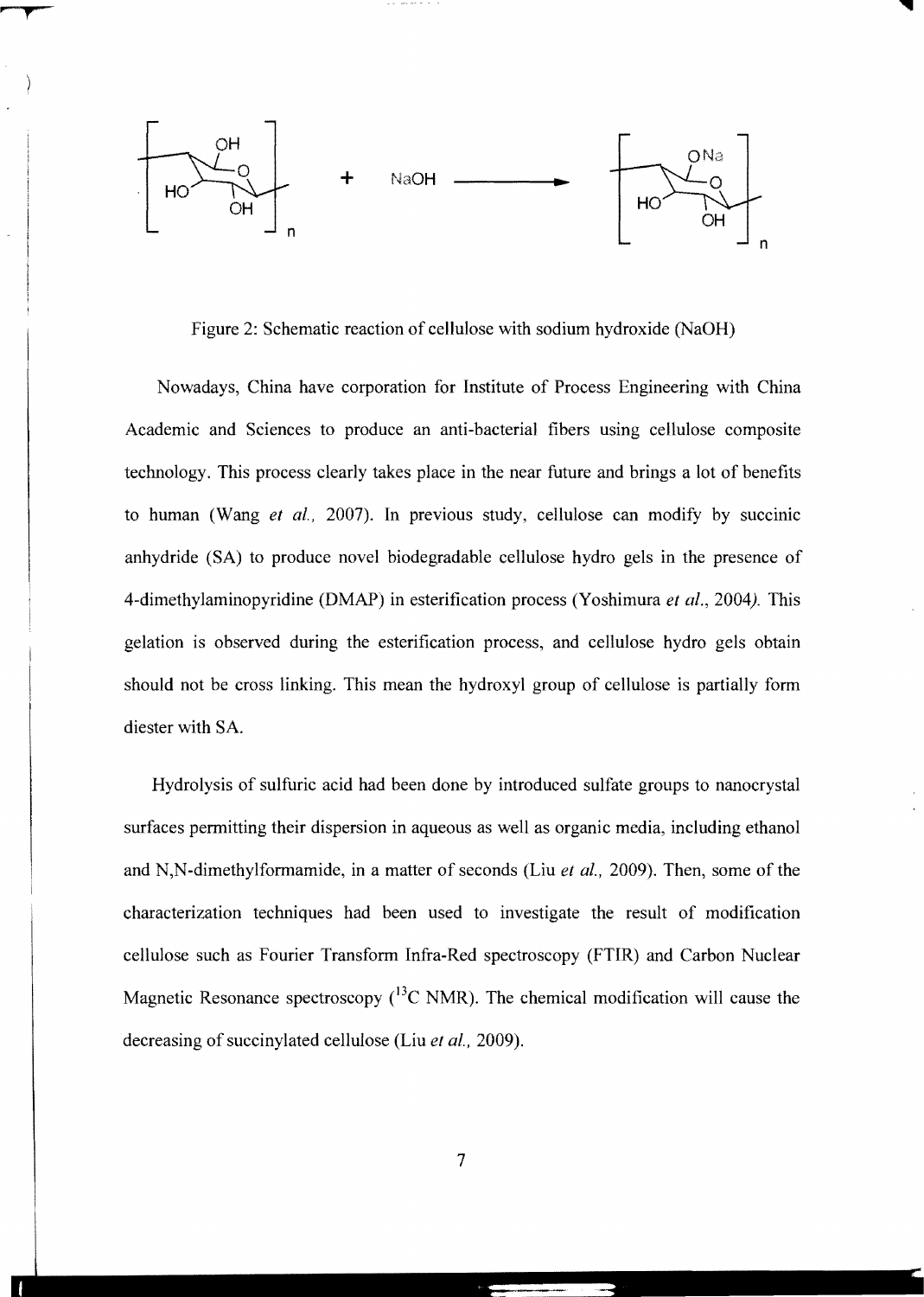Recently, enzymatic treatment was widely used because of the modification is safer and healthier for humans and the environment than other modification methods. Then the advantages of enzymatic treatment are more specific reactions, higher yield, fewer byproducts, and less purification requirement. Then, the method use are High Performance Anion-Exchange Chromatography with Pulsed Amperometric Detection HPAEC-PAD, High Performance Size-Chromatography HPSEC with multi angle laser light scattering (MALLS) and Refractive Index RI detection (Hanashiro *et al., 1996).* 

Then, determination of the degree of esterification of cellulose was characterized by Scanning Electron Microscopy SEM, and Fourier Transform Infra-Red spectroscopy (FTIR) (Chatjigakis *et* aI., 1998). Succinic and maleic acid groups could be introduced directly onto the microfibrillated cellulose (MFC) surface as a monolayer by a reaction. Based on previous studies, degree of esterification can be applied by back titration of modified cellulose (Sindhu *et al.,* 2007).

Succinic acid is choosing to modify cellulose and produce cellulose hydro gels. This cellulose hydro gel can be applied in various purposes, such as drug delivery because it is high stability, non-toxic, safe and biodegradable. Cellulose hydro gels can be added on cross linker to produce other compounds such as nanoparticles. These properties bring to environmental friendly and cross linking nanoparticles had been proved that was efficient carrier for therapeutic agents (Xu *et al.,* 2003).

Modification of cellulose treated with sodium hydroxide was chemically analyzed by FTIR (Sang *et ai.,* 2004). This instrument used to detect functional group present during modification. There are several factors affecting the solubility of cellulose samples such as reaction temperature, pH medium, time and better dissolution state. Then, medium applied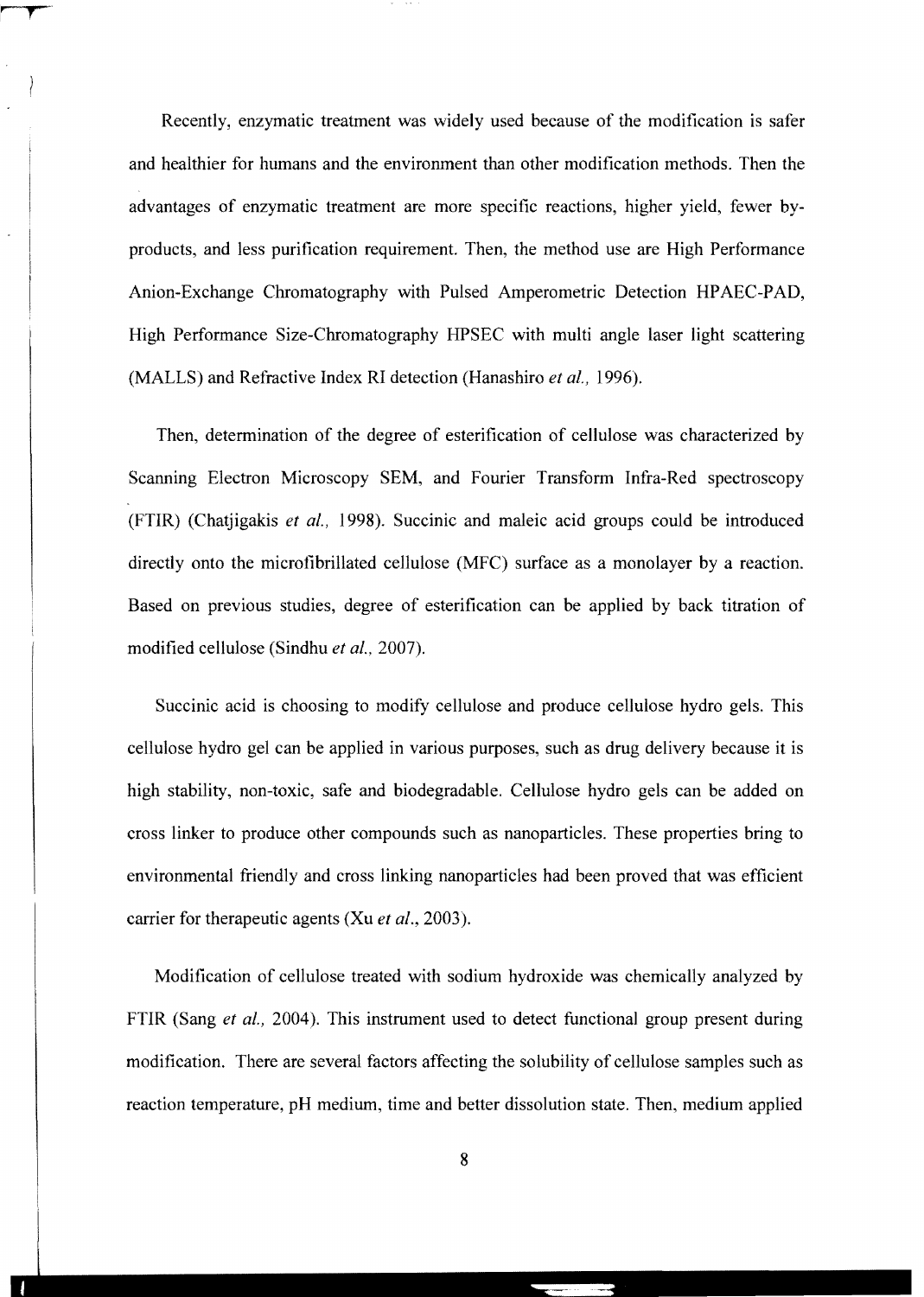mostly in acidic condition compare to basic condition. But, study of Sang (2004) treated cellulose using sodium hydroxide to analyze treated cellulose by FTIR.

Succinic acid modified cellulose was produced water soluble cellulose by controlling the molar ratio, temperature, duration, and stirring rate. That water soluble cellulose was produced by varies stirring rate, different condition and characterization of modified cellulose was investigated. The succinic acid modified cellulose can be characterized by using Scanning Electron Microscopy (SEM) and Fourier Transform Infra-Red spectroscopy (FTIR). Degree of substitution and solubility test were carried out to distinguish the physical characteristics of succinic acid modified cellulose. Lastly, majority of the study for cellulose had been done in other country such as United State, China, Korea or Japan.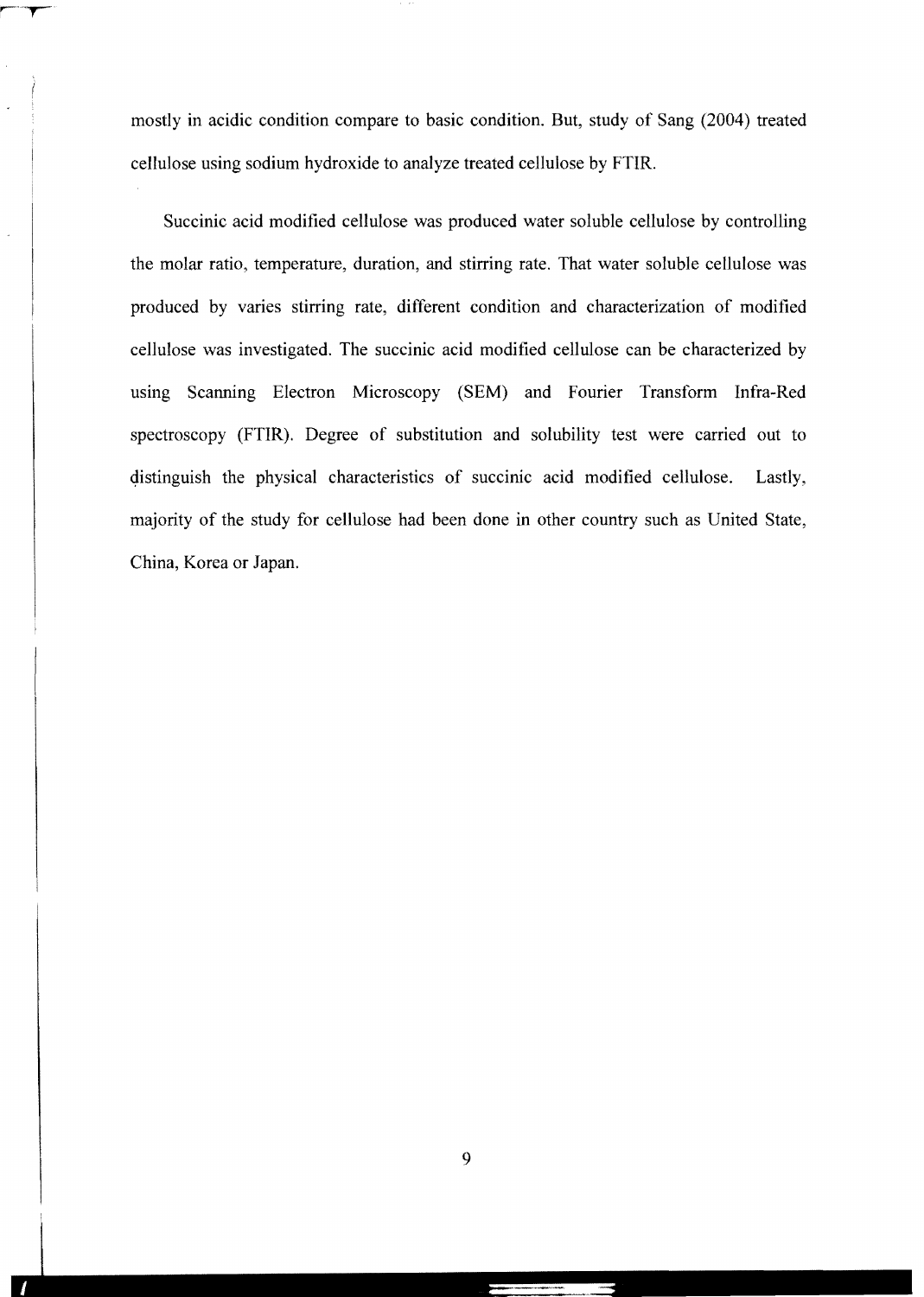#### **CHAPTER THREE**

#### **MATERIALS AND METHODS**

#### **3.1 Materials**

The cellulosic sample used was facial cotton, 50 mm  $\times$  60 mm size of each pad which is manufactured by Carefeel Cotton Industries (M) Sdn Bhd. The samples were grinded into smaller particles. Chemicals used were including succinic acid, NaOH, absolute ethanol, hydrochloric acid, urea, and thiourea. These chemicals were purchased from Modem Scientific Sdn. Bhd and Robert Scientific Company Sdn. Bhd.

#### **3.2 Methods**

#### **3.2.1 Sample Preparation and Pretreatment**

Cellulosic sample such as facial cotton were cut and grinded into powdery form for used. These facial cottons were pretreated by ultrasonication and maceration process. The facial cotton was macerated by using sodium hydroxide solution, (NaOH) 12% *w/w* for 2 hours. This step was allowing chemical molecules to penetrate through cellulose. Then, 1M of hydrochloric acid, HCI was added and the mixture was soaked for Ihours and 30 minutes, follow by 2% *w/w* NaOH for 2 hours to remove all the unwanted compounds (Wang *et al.,* 2007). Then, the mixture was sonicated for 15 minutes (Daisuke *et al., 2000).*  Lastly, facial cotton was filtered and rinsed with ultra-pure water and acetone. The pretreated facial cotton was dried in oven at 60°C for 24 hours before use.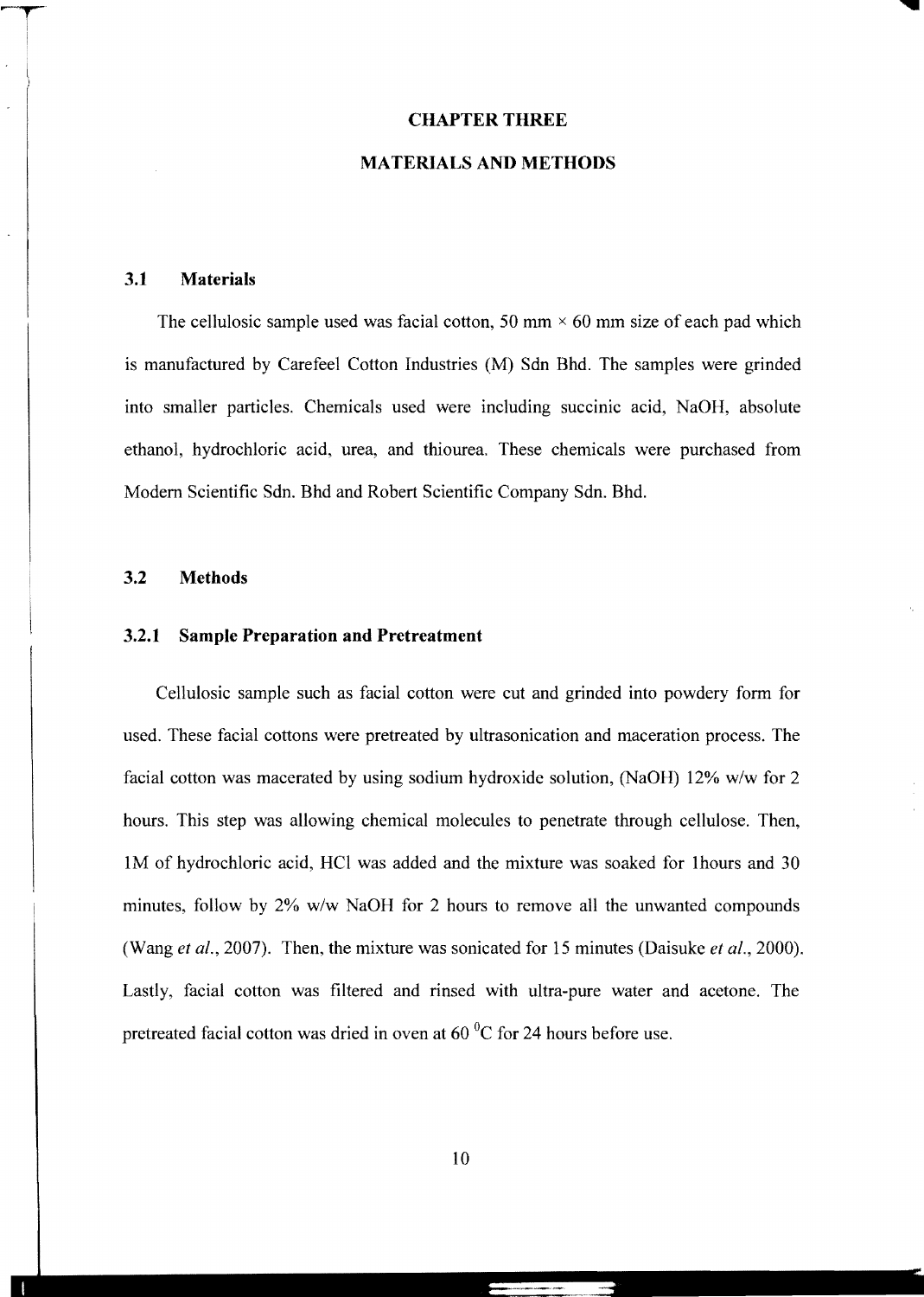### 3.2.2 Dissolution of Pretreated Facial Cotton

Cellulose solution was prepared by dissolution of facial cotton in solvent system. This dissolution was needed for preparing a homogeneous condition to carry out the modification of cellulose with succinic acid. The dissolution of pretreated facial cotton was done by using the aqueous-based solvent system which was NaOH (8% w/w)/thiourea *(6.5% w/w)/urea* (8% *w/w)* in ratio (Jin *et al.,* 2007). The solvent was prepared by dissolved NaOH/Urea/Thiourea in ultra-pure water by sonication for 15 minutes. Then, 0.5g of pretreated facial cotton was added into NTU solution. The solution was stirred and mixed well and cooled to  $-20^{\circ}$ C in freezer overnight. Then, the frozen mass was allowed to thaw at room temperature (Ying, 2008). The clear solution formed was cellulose solution without any solid fragments were presence. This solution was stored for modification with succinic acid.

### 3.2.3 Synthesis of Succinic Acid Modified Cellulose

#### 3.2.3.1 Modification of Cellulose with Succinic Acid

Cellulose solution was modified by succinic acid through esterification reaction in produced water soluble succinic acid modified cellulose. In this reaction, 20 ml of cellulose solution modified with various concentrations of 10 ml of succinic acid by catalyzed with 10 ml of 2M sodium hydroxide, NaOH solution. Cellulose solution which is 20 ml was stirred by adding of 10 ml NaOH for 20 minutes at 80°C in water bath. After the solution form gelatinizes then 10 ml of succinic acid was added for modification by stirred for 6 hours at 80°C in water bath. Then, gelatinizes was kept for further precipitation in produce succinic acid modified cellulose precipitate.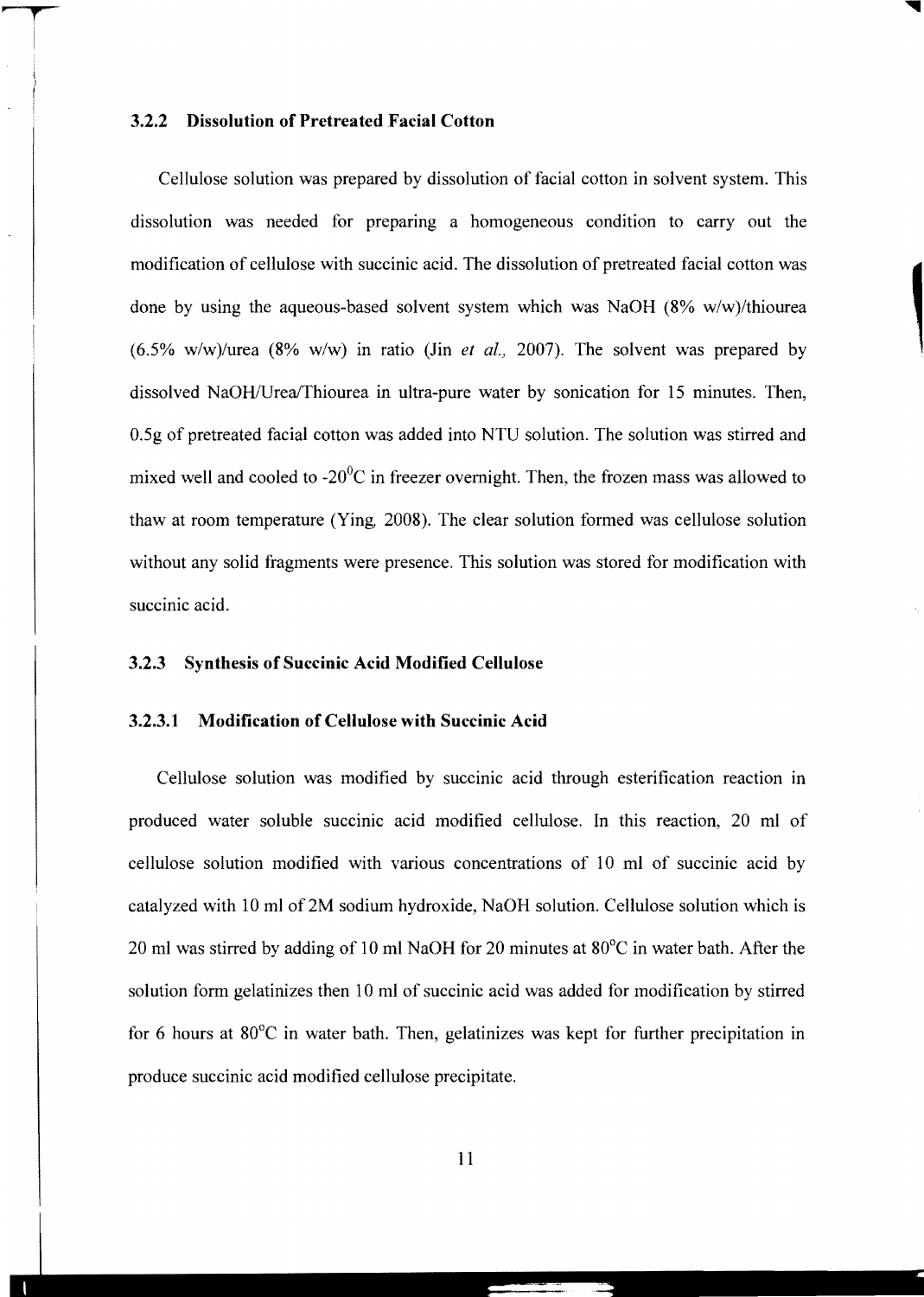

Figure 3: Schematic of succinic acid modified cellulose

#### 3.2.3.2 Effect of Cellulose Modification in Various Conditions

The quantity of pretreated facial cotton to dissolve in NTU solvent system was adjusted proportionately with 0.5g, O.lg, 0.05g and O.01g. Then, modifications of cellulose were carried out by each quantity of cellulose in different molar ratio of cellulose with succinic acid by constant other variable such as synthesis duration, stirring rate, temperature and concentration of sodium hydroxide. After that, each of the molar ratios in modification was proceeding to different synthesis duration such as 6 hours, 8 hours, 10 hours and 12 hours. The same procedures were applied for all differences amount of cellulose dissolved in NTU solvent system.

#### 3.2.3.3 Precipitation of Succinic Acid Modified Cellulose

Succinic acid modified cellulose was undergoes nanoprecipitation techniques. Gelatinizes of modified cellulose was added drop by drop into beaker containing absolute ethanol. Then, excess absolute ethanol was added into the beaker drop by drop to precipitate in forming succinic acid modified cellulose precipitate. Then, the solution was centrifuged at 10°C for 15 minutes in 4000 rpm (Zhang *et at.,* 2009). Then, the precipitate was added with ethanol and centrifuged to remove the impurity and unmodified cellulose. This step was repeated for 3 times for purify the precipitate. Finally, the precipitate was dried in oven at 60°C and kept in desiccators.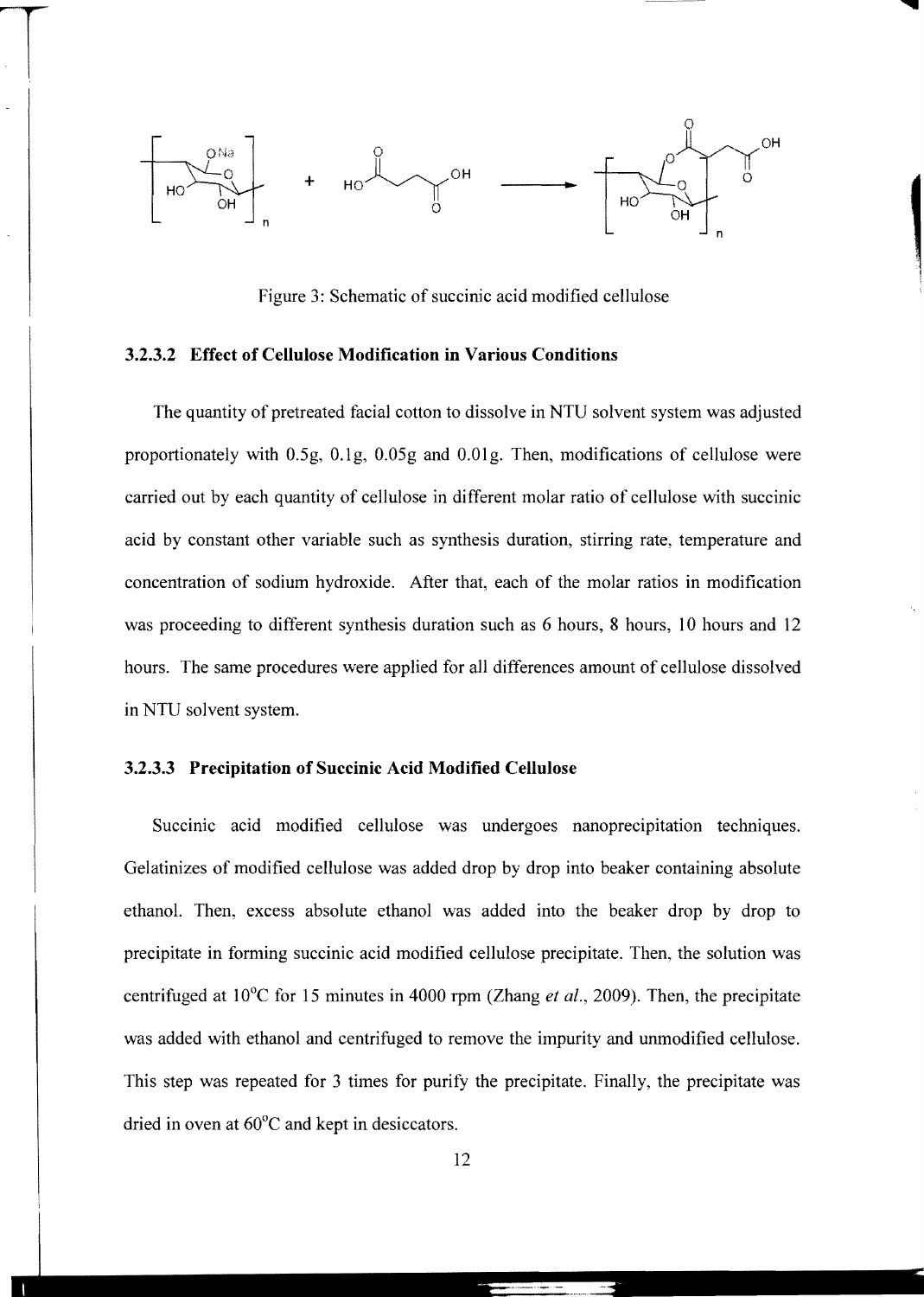#### **3.3 Characterization Parameters**

#### **3.3.1 Fourier Transform Infra-Red spectroscopy FTIR**

FTIR was used to identify the functional group of the samples. The sample of modify cellulose were dried for *S* hours at 100 °c before analyses (Simoncic *et al., 2007).*  Approximately of 2 mg of sample was mixed with 200 mg of Potassium Bromide KBf. Then, it is pressed under high pressure to form a thick 1-2 mm of a small pellet. The pellet will run through IR radiation and the spectra will be shown through the graph (Sang *et al., 200S).* 

#### **3.3.2 Determination of Degree Substitution**

The degree of substitution in cellulose modified succinic acid was determined by titration. The method used was adjusted from Sindhu (2007) and the weight of succinic acid modified cellulose was measured to 0.1 g. After that, the sample was dissolved in Sml of *O.SN* sodium hydroxide NaOH and stirred for 30 minutes. Then, excess NaOH was neutralized through back titration method with *O.SN* hydrochloric acid HC!. Phenolphthalein was used as indicator to determine the degree of substitution. Degree substitution was calculated by using:

Percentage of succinic modified cellulose (%),

## (volume of blank-volume of sample)x normality of acid xMW of succinic acid X100 Sample weight in grams (dry basis)

Degree of substitution (DS),

Molecular Weight (MW) of cellulose unit  $\times$  percentage of succinic modified cellulose MW of succinic acid  $\times 1000 - (MW$  of succinic acid  $-1) \times \%$  of succinic modified cellulose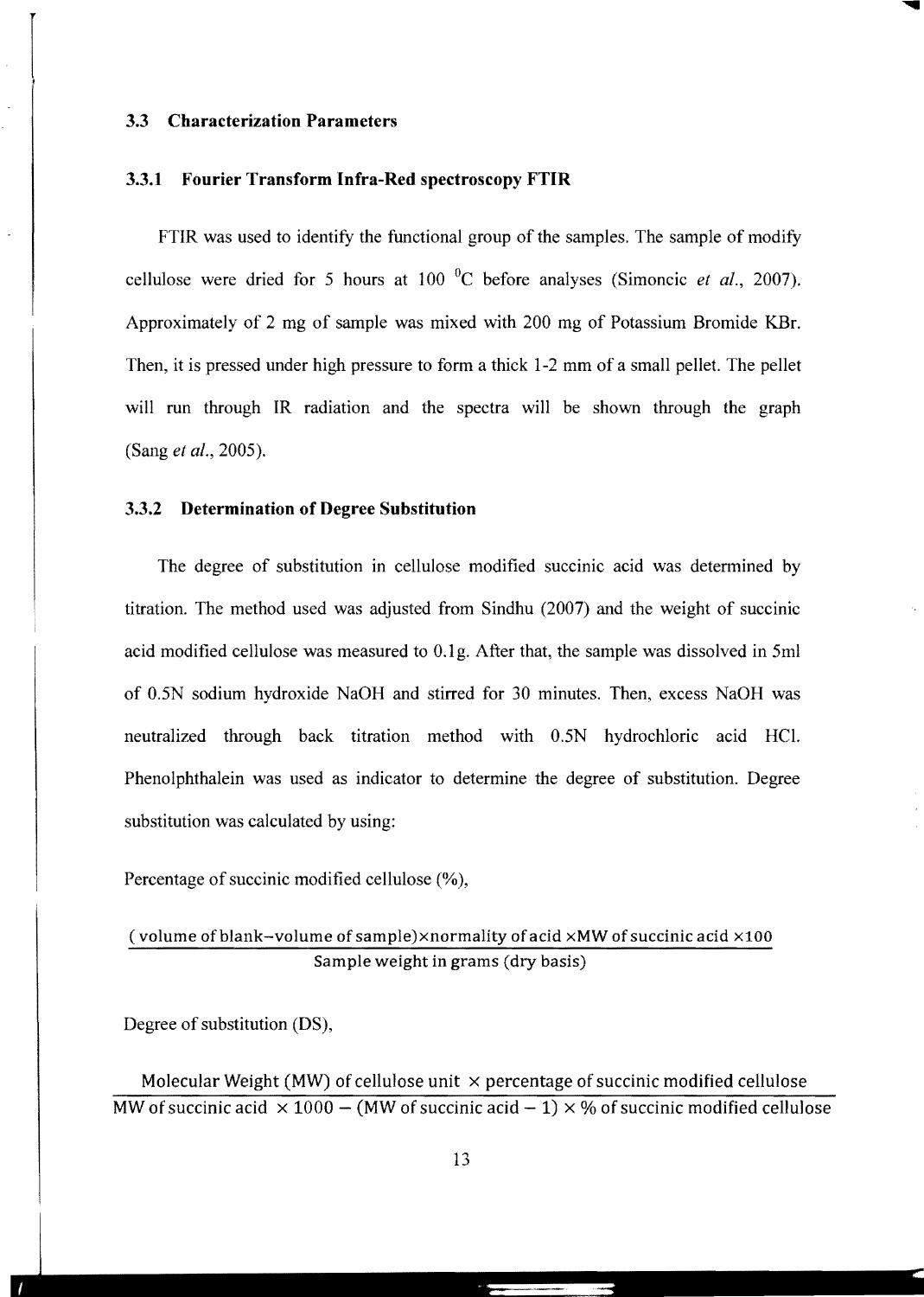#### **3.3.3 Dissolution of Succinic Acid Modified Cellulose**

The succinic acid modified cellulose was dissolved in ultra-pure water when the modification of cellulose was done in welL Succinic acid is known as diprotic acid and one side of carboxylic acid was reacted with hydroxyl group of cellulose through esterification. Then, another side of carboxylic group was ionized and dissolved in ultra pure water. The succinic acid modified cellulose precipitate was added with equal volume of ultra-pure water in same mass and the solution was stirred at room temperature. The solubility of succinic acid modified cellulose was determined by the residual mass after centrifugation. These dissolution steps were repeated by different concentration of succinic acid in modifying cellulose.

#### Solubility,

Initial mass of succinic acid modified cellulose  $(g)$  – Residual mass after dry  $(g)$ Initial mass of succinic acid modified cellulose (g)

#### **3.3.4 Scanning Electron Microscopy SEM**

SEM was used to study the morphology and size of the samples. Around 1 mg of precipitated was put on an aluminium plate. Then, the surface of the sample was sputtercoated with gold under vacuum before observation through SEM (Duo *et ai.,* 2007).